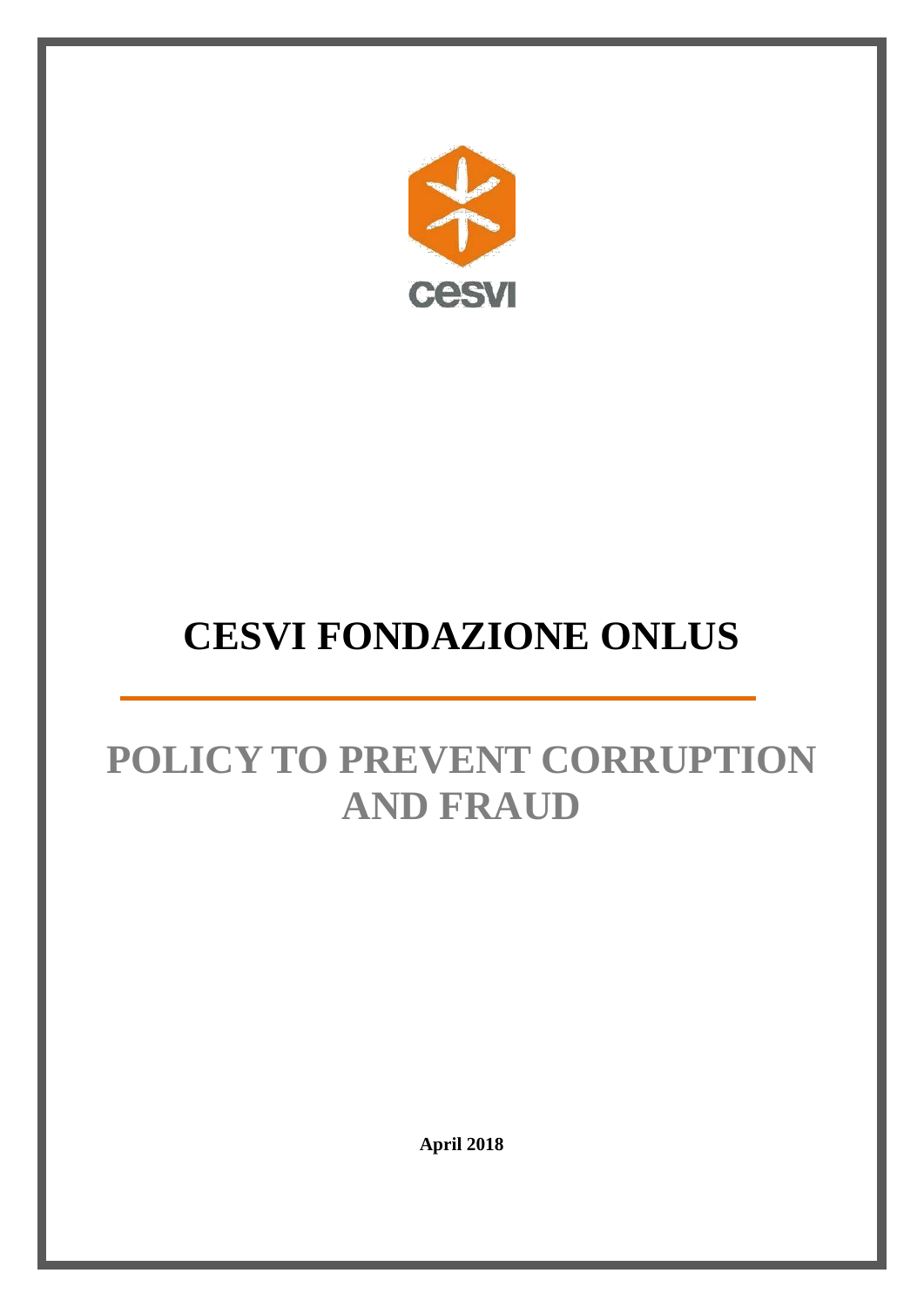# **Summary**

| Attachment 4. Management of Safety in situations of fraud and corruption risk 18 |  |
|----------------------------------------------------------------------------------|--|
|                                                                                  |  |
|                                                                                  |  |
|                                                                                  |  |
|                                                                                  |  |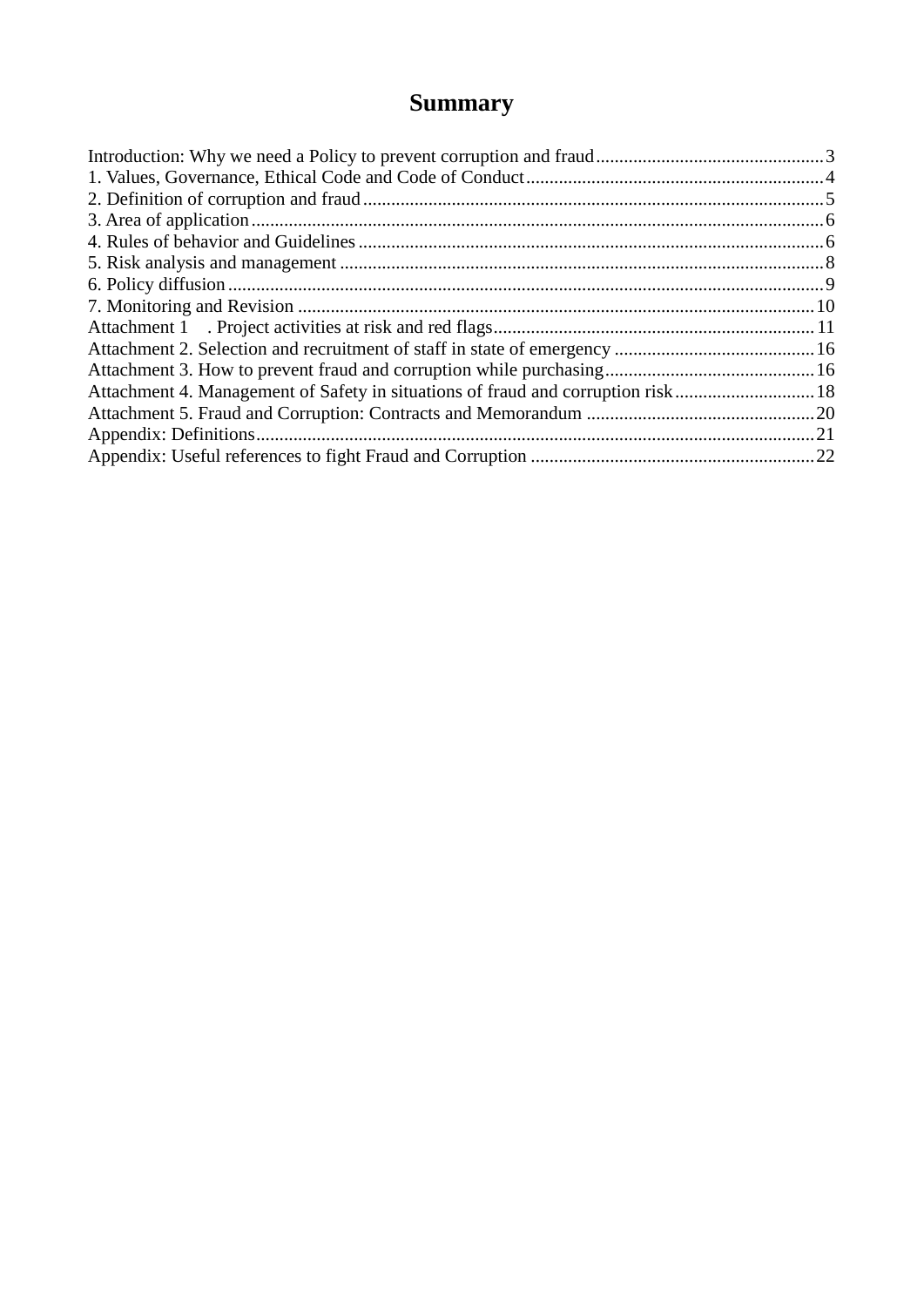# <span id="page-2-0"></span>**INTRODUCTION: WHY WE NEED A POLICY TO PREVENT CORRUPTION AND FRAUD**

Cesvi is a humanitarian organisation which operates worldwide with the conviction that help to the most needy populations and those struck by war, natural calamities and environmental disasters not only gives relief to those who suffer but contributes to the wellbeing of everyone on the planet, "shared home" to be saved for future generations. In carrying out its mission Cesvi is committed to combatting and preventing all illegal behaviour, aware of being - like all humanitarian organisations – a potential victim of corruption and highly exposed to fraudulent activities. In this light Cesvi promotes *zero tolerance* towards fraud and corruption and champions a culture that strongly condemns any and every action contrary to the principles followed.

The will to be equipped with a Policy to Prevent Corruption and Fraud comes from the need to guarantee the quality, accountability and efficacy of the operations. To build on the experience of past years, formalise the lessons learnt and reinforce the good practice developed in the light of fraudulent actions of which the Foundation has been victim it is seen to be necessary to revise and update that document. Furthermore it is essential to strengthen the knowledge of the crimes at risk of fraud and corruption among the internal and external actors, training them, making them feel responsible, and supporting them in the creation of a fraudand corruption-resistant environment. All the recipients of the Policy must be aware of the risks originating from illegal activities and of the possible negative repercussions on fundamental aspects such as the operations, sustainability, dignity, credibility and public image of the organisation, and the security of staff. The document contains the principles of integrity*, honesty, legality, propriety, independence, neutrality and social responsibility<sup>1</sup>* , fundamental prerequisites for the achievement of its mission, and taken up in the documentation that Cesvi has adopted to ensure the meeting of its objectives:

- Ethical Code;
- Staff Code of Conduct:
- Administrative Procedures:
- Procurement Procedures;
- Whistleblowing Policy and Procedures;
- Human Resources Policy;
- Sectorial Policy;
- Security Policy;
- Counter terrorism Policy.

Furthermore Cesvi has endorsed the Code of Conduct for the International Red Cross and Red Crescent Movement (since 2003) and has been a member of CHS Alliance since 2015.

1

<sup>&</sup>lt;sup>1</sup> Cesvi Ethical Code, 2017.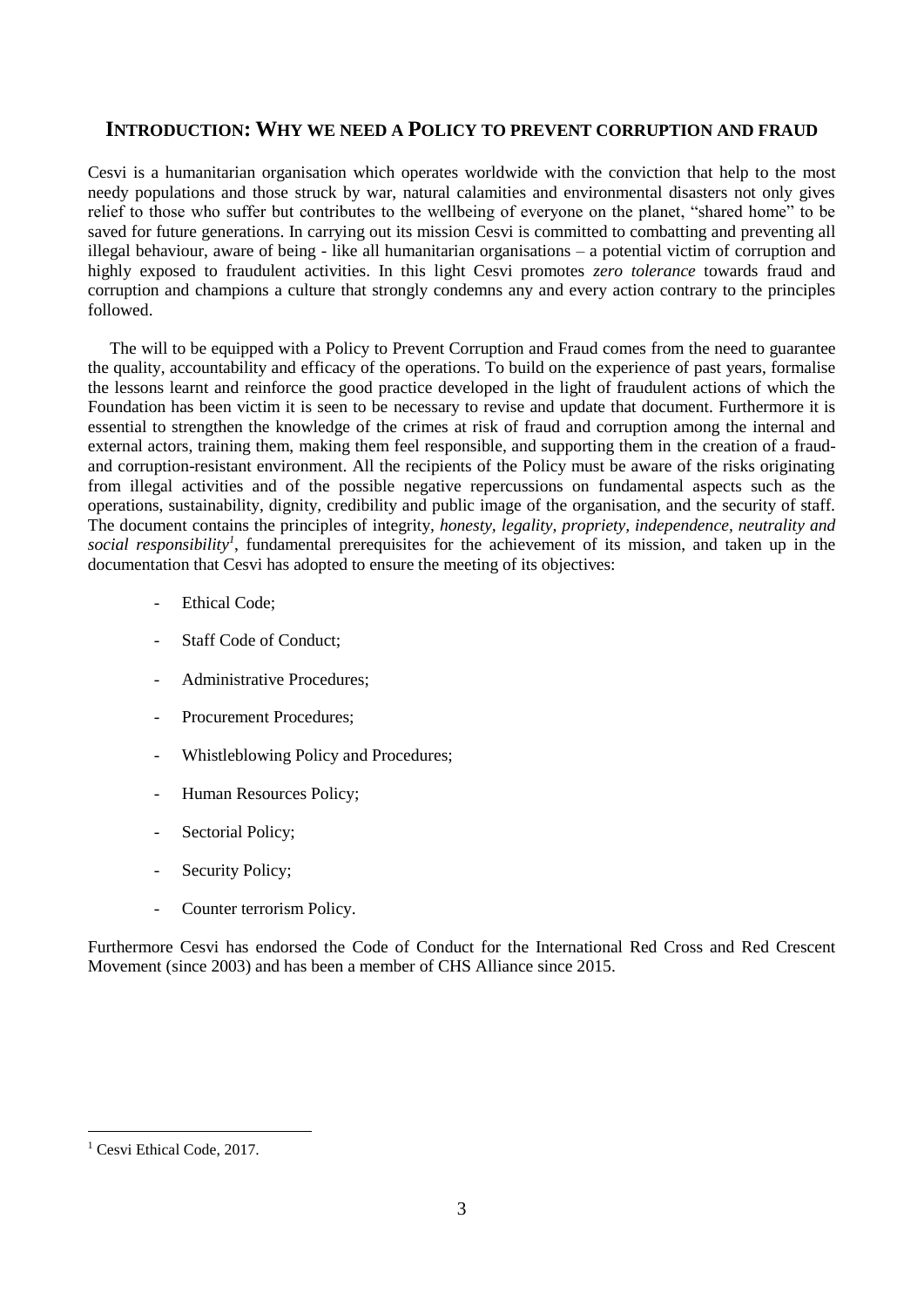# **1. VALUES, GOVERNANCE, ETHICAL CODE AND CODE OF CONDUCT**

<span id="page-3-0"></span>The shared ethical values concerning prevention of, , the crimes of fraud and corruption are *transparency, trustworthiness, integrity, solidarity, justice and democracy.* 

At national and international levels, these and other principles are referred to in the various norms in force concerning fraud and corruption. In particular, referring to recent years:

- Legislative decree N.231 of  $8<sup>th</sup>$  June 2001, entitled "The Discipline of the administrative responsibility of legal entities, companies and associations with or without legal status as per article 11 of law N. 300 of 29 September 2000;
- Law  $116/2009$  Ratification of the Merida Convention ratification of the UN Convention against Corruption";
- Penal Procedure Code: Penal Code Article 640 bis "Aggravated Fraud to obtain disbursement of public funds";
- Law N. 110 of 28/06/2012 Ratification and implementation of the penal Convention on Corruption, passed in Strasbourg on  $27<sup>th</sup>$  January 1999;
- Law N. 112 of 28/06/2012 Ratification and implementation of the civil Convention on Corruption, passed in Strasbourg on  $4<sup>th</sup>$  November 1999;
- Legislative decree 97/2016 enforcement of the provision 23/06/2016 (modification of the law N. 190/2012 Anticorruption and of the legislative decree 33/2013 Publicity and Transparency P.A.)
- Law N. 179 of  $30<sup>th</sup>$  November 2017 "Instructions for the protection of authors of reports on crimes or irregularities of which they have become aware in a public or private working relationship" So called "whistleblowing" in force since 29<sup>th</sup> December 2017;
- Legislative decree N. 38 of 15/03/2017 recognising the Framework Decision 2003/568/GAI of the Council of the European Union concerning the fight against corruption in the private sector. It has introduced the particular case of "corruption between private individuals" with the new article 2635 of the civil code and articles 2635-bis and 2635-ter.

As a non profit organisation in Italy Cesvi fully subscribes to the objectives for the prevention of illicit behaviour set by **Transparency International** and by Italian Law, and, on these bases, defines guidelines and binding rules of conduct for its operations in Italy and abroad.

Any action whose effects might have direct or indirect repercussions on the project activities or on beneficiaries is in contrast with the *vision* of the Foundation, understood to be a "common home" in which rights are promoted and satisfied.

The Cesvi Board of Directors is profoundly aware of the importance of promoting this vision, and has therefore developed specific tools for following it, among which:

- Governance:
- Ethical Code:
- Staff Code of Conduct.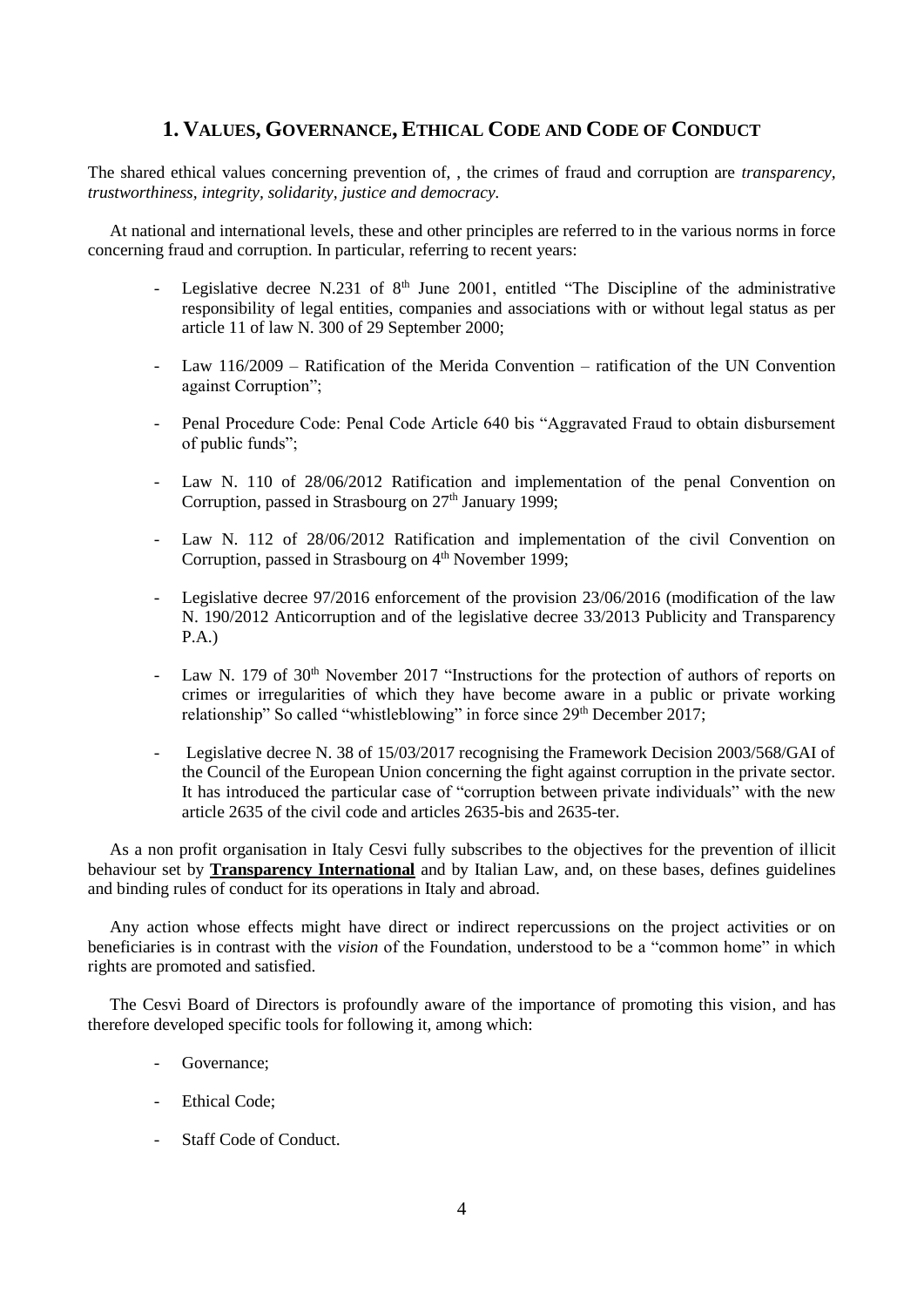Cesvi **Governance** reflects the moral principles of the Foundation, creating a working environment that aims to prevent conflicts of interest, inadequate management of resources and the lack of appropriate control. Hence, in Cesvi exists a dualism between the Social Structure and the Operative Structure, consisting of the distinction between the Board of Directors, nominated by the Assembly of the Founding Members and the *ad Honorem* Members – present in the Honour Committee – and the system devoted to operational management. The operative structure, too, continues this vision by adequately distributing internal responsibilities and powers, which are periodically reviewed in order to reduce the risk of conflicts of interest to the minimum.

The mandates of the Heads of Department, the Desk Officers, the Heads of Mission and the Project Managers are balanced by the presence of other functions with transversal responsibilities<sup>2</sup>: CEO, COO, Security Advisor, Internal Audit and Financial, Human Resources and Legal Departments.

Furthermore, the Foundation is controlled by different bodies, such as the Supervisory Body - established by law in compliance with the Legislative Decree 231/2001 - and the Board of Auditors and the Board of Guarantors, statutory bodies which clear responsibilities are specified in the Article of Association<sup>3</sup>.

The Board of Directors, besides promoting an ethical working environment free from corruption, is responsible for preventing any illegal action. To meet this responsibility and to provide working tools, Cesvi has adopted an Ethical Code and a Staff Code of Conduct.

The Ethical Code defines the responsibilities that the Foundation adopts in relation to whosoever works for it or benefits from its projects and programmes, establishing the qualities and the nature of the internal relationships and of those towards outside players, developed on the basis of the mission, the vision, of the rights and duties of the organisation, of the values, the principles and the reference characteristics. This document is integral with the Staff Code of Conduct, which promotes the creation of an ethically correct environment in which the staff must take responsibility for the activities and feel encouraged to report risky situations and incorrect behaviour, providing clear instructions on ways for managing situations concerning conflicts of interest.

# **2. DEFINITION OF CORRUPTION AND FRAUD**

<span id="page-4-0"></span>**Corruption** is defined as the abuse of assigned power for private advantage, both in the sphere of public administration and of private. This includes offering, giving, demanding or receiving gratuities, loans, prizes, commissions or other advantages from or for a third person as incentive to do something dishonest, illegal or that constitutes a violation of trust in the course of normal commercial activity<sup>4</sup>. The following may also be considered crimes: corruption and receipt of bribes, conceding and receiving advantages, fraud and embezzlement, agreements that reduce competition and money laundering.

**Fraud** constitutes any dishonest or illegal act by an employee of Cesvi of an outside group or individual, distinguished by an intent to dissemble or give false portrayal that results in the effective or potential loss of resources by Cesvi, its partners and donors, independent of personal gain. In addition, the omission of material facts may also be considered to be fraud when such concealment makes other statements or information misleading or false.

1

<sup>&</sup>lt;sup>2</sup> The series of Cesvi annual financial reports explores Governance in detail. See, in particular, Cesvi financial report 2016.

<sup>3</sup> Article of Association, 3nd November 2016.

<sup>4</sup> Legislative decree 38/2017.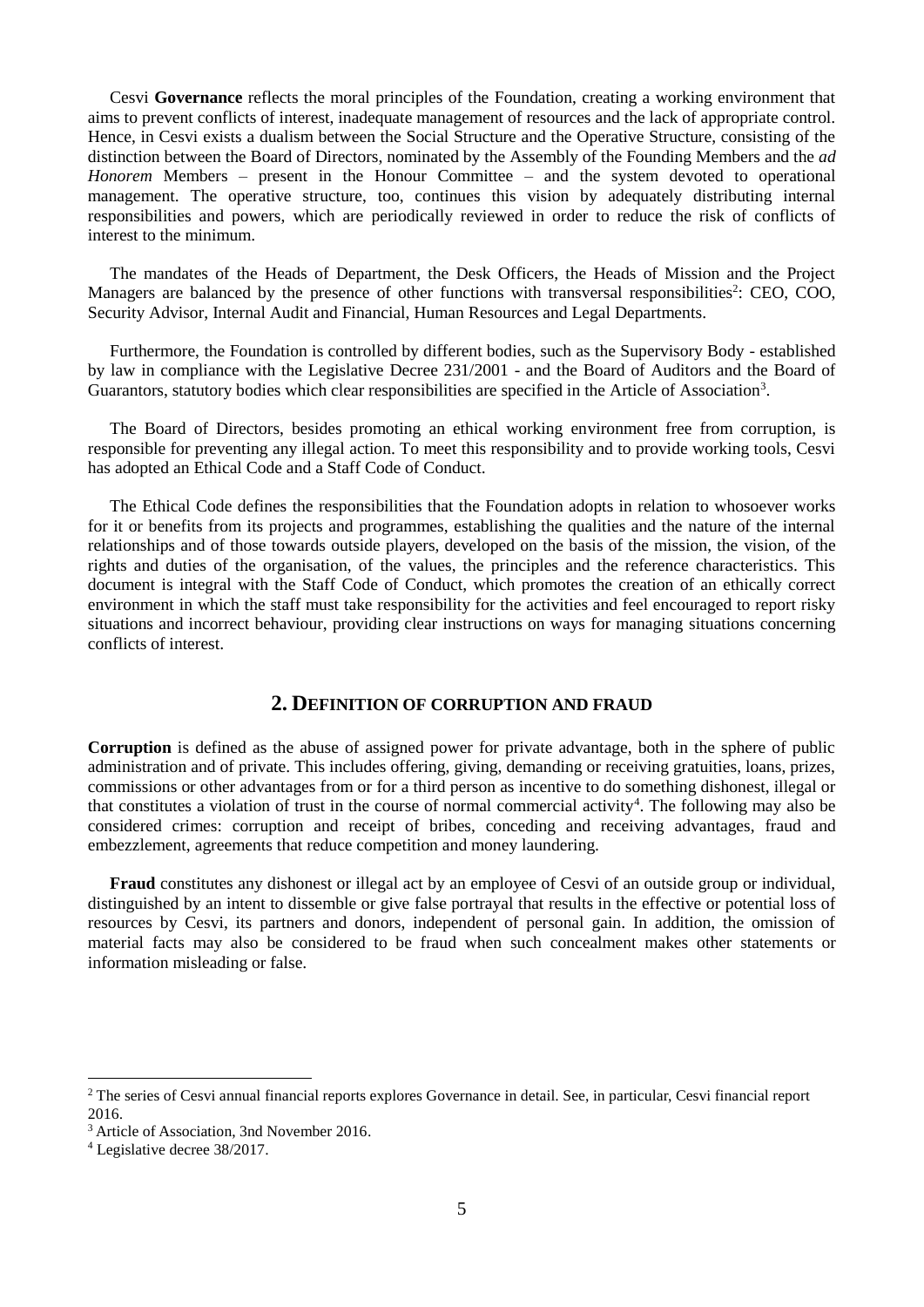# **3. AREA OF APPLICATION**

<span id="page-5-0"></span>The policy to prevent Corruption and Fraud is applicable to all the activities, relationships, projects and programmes endorsed by Cesvi. The recipients are held to conform the principles expressed in this document whenever they act in the name of or on behalf of Cesvi

In particular this document is principally addressed to:

- board of Directors and Cesvi Management;
- staff in Italy;
- employees and collaborators in Italy and in all Cesvi structures and projects in Italy and abroad;
- local staff of projects abroad;
- partner organisations, committees, associations of any sort including their members and staff – supported, financially or otherwise, by Cesvi in Italy and abroad;
- consultants and other freelance persons who act on behalf of Cesvi according to service contracts (understood as consultants and providers of intellectual services);
- all persons acting voluntarily on behalf of Cesvi;
- suppliers of any sort of goods or services, including current and potential suppliers.

Within the sphere of application particular attention must be paid to relationships with Public Administrations and Private Entities. As stated in the Ethical Code persons who act on behalf of the Foundation are expressly forbidden from:

- soliciting confidential information and influence improperly (that is by conduct not envisaged in the Foundation's mandate) the decisions of a public institution;
- holding meetings with public administration officials without specific proxy, mandate or authorisation;
- divulging information coming from the Public Administration or put at risk, in any way, the confidentiality of the public body's data and information;
- wrongfully interfering, in particular directly or indirectly mediating, giving or receiving advantages of whatsoever nature, beyond the limits of normal commercial practice or courtesy, or anyway aimed to wrongfully obtain favourable treatment in the course of whatsoever activity of the Foundation, even when such practice is considered "routine" in the countries where Cesvi operates, including payment for preferential treatment.

# **4. RULES OF BEHAVIOR AND GUIDELINES**

<span id="page-5-1"></span>The recipients mentioned above must act professionally, with impartiality and in respect of the relative regulations. They must avoid any situation which might give rise to a conflict of interests, which might – even only partially – affect the respect of the cited norms, even should the action undertaken be made in the interests or to the advantage of the Foundation. The persons to whom the Policy is addressed must respect the following rules of behaviour: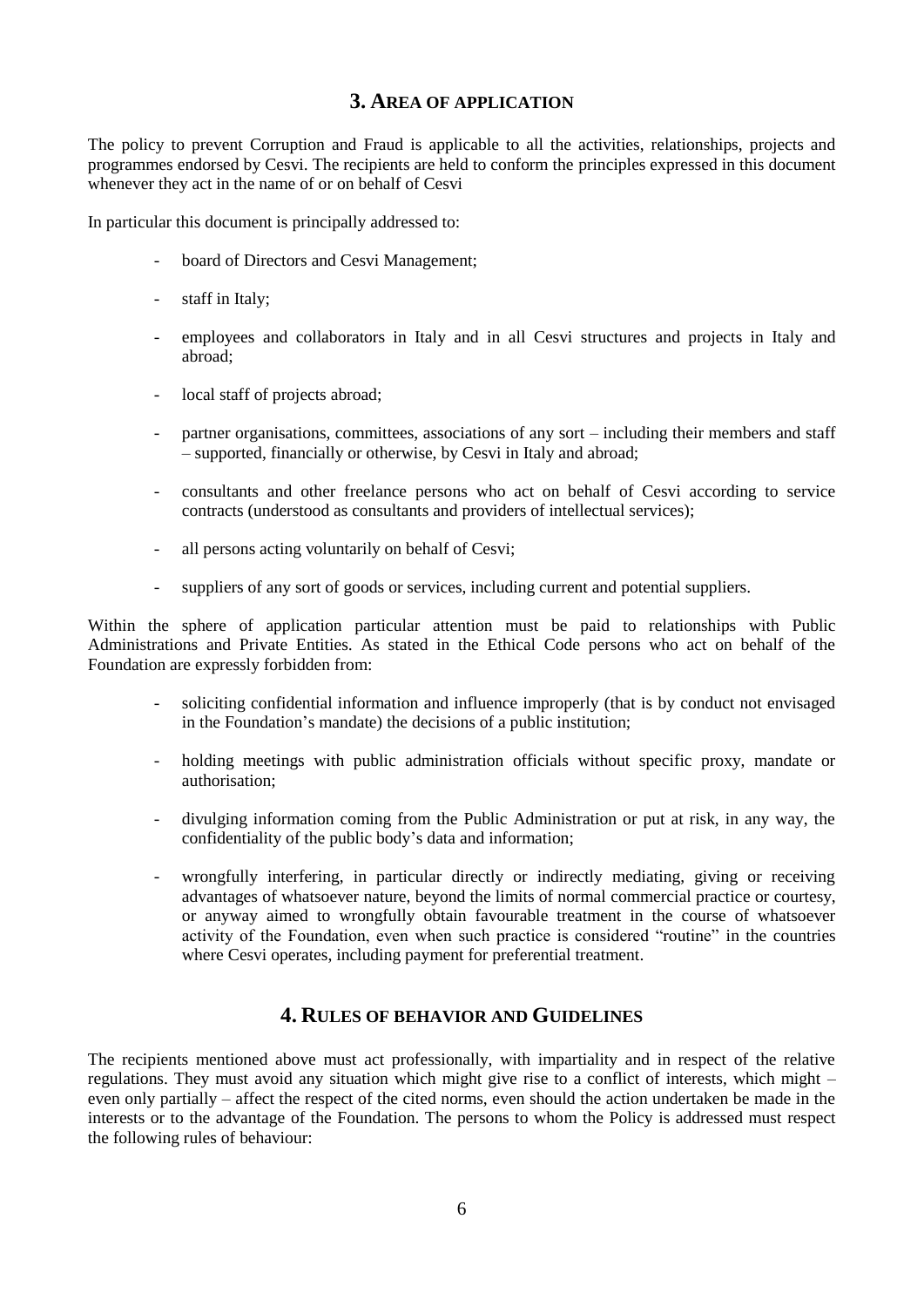- Corruption in any form, either direct or indirect, is forbidden. This includes the restitution of part of a payment made when an agreement is drawn up with a third party ("kickback"); the use of other means or channels for improper services by contractors, suppliers, partners, employees, collaborators or through public officials; as well as accepting bribes in one's own favour or to the profit of close relations;
- Direct or indirect donations to political parties, politically active organisations or single persons are prohibited when the purpose is actually illicit and advantageous. "Political" donations must be made public;
- Gifts, liberalities and entertainment expenses may not be used for illegal purposes and can damage the organisation<sup>5</sup>;
- Payment of bribes or other financial incentives made with the purpose of obtaining or speeding up an official procedure is forbidden;
- Making or promising to third parties or accepting for oneself or for others, in any case and even when under illicit pressure, donations of sums of money or other goods in any form or way, even indirectly, to promote or favour the interests of the Foundation or of third parties working with the Foundation is forbidden<sup>6</sup>. The only exceptions to this ban are gifts of moderate value (set at a limit of  $\epsilon$ 100) when they can be ascribed to acts of courtesy within correct institutional relationships or, in any case, cannot influence the discretion or the independence of the third party<sup>7</sup>;
- Fraud in any form is forbidden. This includes false representation and dissemblance;
- It is forbidden to behave dishonestly or illegally with the deliberate intention of lying or hiding information;
- Care must be taken to ensure that material facts are not omitted and details are not withheld in order to make information and statements misleading or false.

In order to avoid crimes Cesvi is committed to the following guidelines:

- Cesvi Board od Directors, Founding Members, *ad honorem* members base their conduct on principles of honesty, fairness and transparency;
- The Board of Directors makes the necessary resources available and actively supports the Management during the implementation phase;
- Cesvi promotes due diligence as a proactive approach in order to avoid falling into the risk of corruption;
- Cesvi assesses partner organisations appropriately, especially at the beginning of a new partnership, to ensure the principles in the Policy are observed;
- Cesvi includes clear reference to the Foundation's values and to the present Policy in every working and partnership contract *(see Attachment 5: Fraud and Corruption: Contracts and memoranda);*

<u>.</u>

 $<sup>5</sup>$  A specific procedure will be drawn up.</sup>

<sup>6</sup> Ethical Code 2017.

<sup>7</sup> A specific procedure will be drawn up.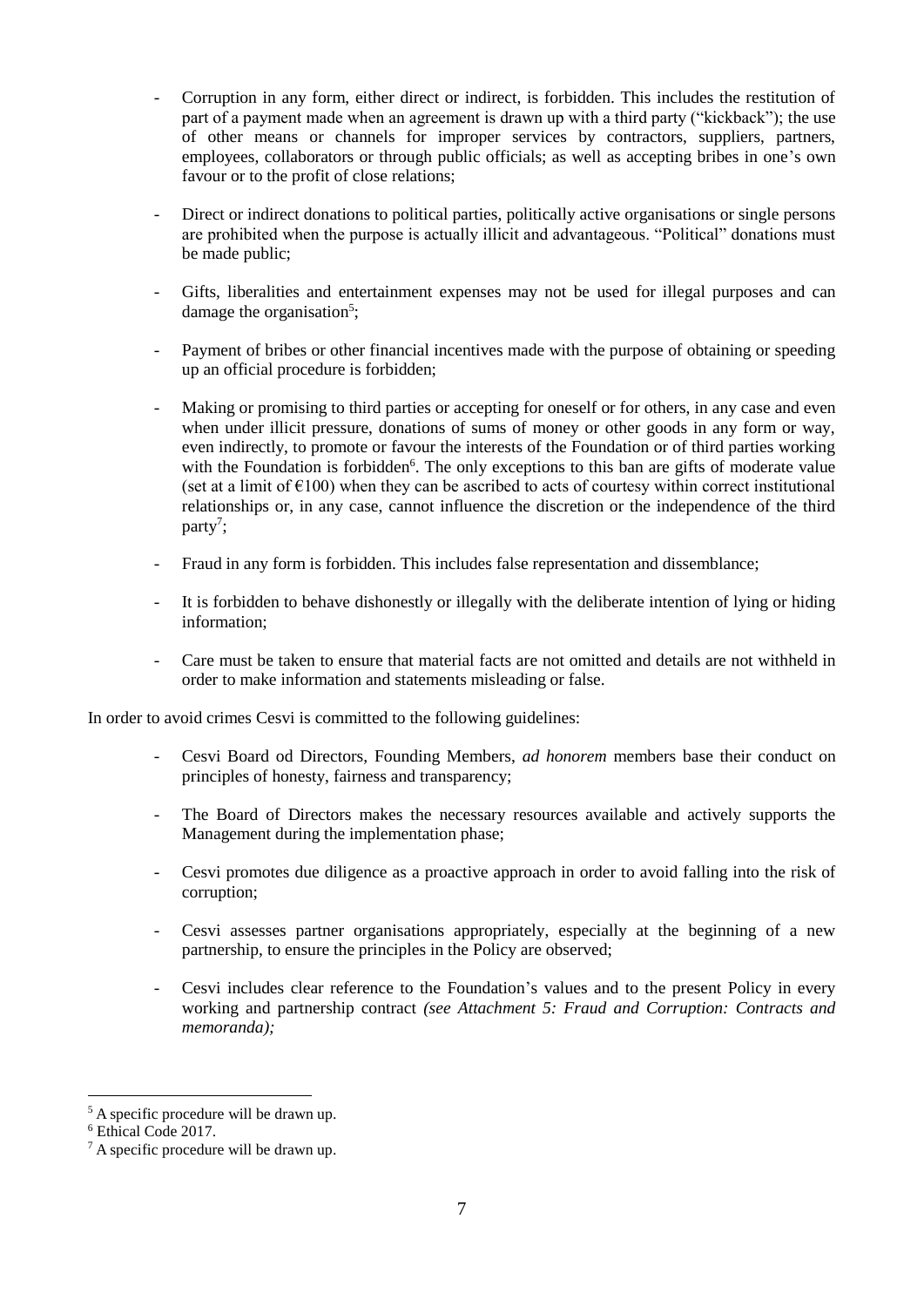- Cesvi organises the tender procedures in an honest, fair and transparent manner and follows its own guidelines and those of its donors for the use of public and private funds *(see Attachment 3: How to avoid fraud and corruption during the purchasing process.);*
- Cesvi manages the selection and hiring of staff correctly and with impartiality, respecting the professionalism and skills of the employees *(see Attachment 2: Selection and Hiring of Staff in cases of emergency);*
- Suppliers, consultants and partners must bindingly confirm that they eschew corrupt behaviour according to the definition given above and have never been condemned in court for fraud or corruption. Should illegal behaviour occur after the signing of the contract or of the memorandum of understanding (MOU) Cesvi has the right to close the contract *(see Attachment 5: Fraud and Corruption: Contracts and memoranda);*
- Cesvi establishes feedback procedures, and other internal processes, which support constant improvement of the system of prevention of fraud and corruption $8$ ;
- Cesvi pays the maximum attention to the impact of corruption and fraud on the security of personnel *(see Attachment 4: Security management in situations at risk of fraud and corruption).*

Any breach of the guidelines may lead to disciplinary sanctions up to immediate dissolution of the contract (warning, ceasing, ending of the cooperation etc). Cesvi undertakes to evaluate possible disciplinary actions to be followed against every violation according to Italian law and the law of the countries in which the Foundation works, bearing in mind the external variables and the risks that may arise.

The management encourages employees and anyone who collaborates with the Foundation to report any violation and risky behaviour which might lead to an illicit or irregular action. Cesvi declares that anyone may report cases of fraud or suspected fraud without fear of reprisal and that nobody who reports will be disadvantaged when they act ethically and transparently. To this end secure channels have been put in place, easily accessible and reliable, dedicated to the reporting of offences and irregularities, as defined in this Policy. All communication reporting channels guarantee confidentiality of the reporter's identity. For more details on the use, the conditions and scope of the application refer to the complete text of the Whistleblowing Procedure.

# **5. RISK ANALYSIS AND MANAGEMENT**

<span id="page-7-0"></span>Working in a highly vulnerable sector Cesvi is aware of the need to make a careful evaluation of the risk and to provide adequate means for mitigating and handling the same. The Foundation has the objective of adequately managing the risk for which it is necessary to analyse the local and international institutional, political, socio-economic situation in which Cesvi operates in order to find a good balance in coordinating certain aspects such as evaluation, mitigation, transfer and acceptance of the risk. In order to strengthen the evaluation and management of the risk, Cesvi has adopted an authorisation procedure for the drawing up of new projects with the purpose of calculating the overall risk of a project based on eight different factors. The factors include the Country Corruption risk evaluation<sup>9</sup>. On the basis of the total project risk value the level of approval necessary for authorisation of the document is identified.

Concerning the specific aspects of the single projects, the activities most at risk are: recruitment, purchasing, storing and distribution. To simplify and support the daily control by all members of staff and

<u>.</u>

<sup>8</sup> Every Cesvi office establishes specific communication measures in the light of local laws and customs. Surveys and workshops are run to keep attention and prevention high, and to improve management.

<sup>9</sup> Calculated annually by Transparency International [https:/www.transparency.org/.](https://www.transparency.org/)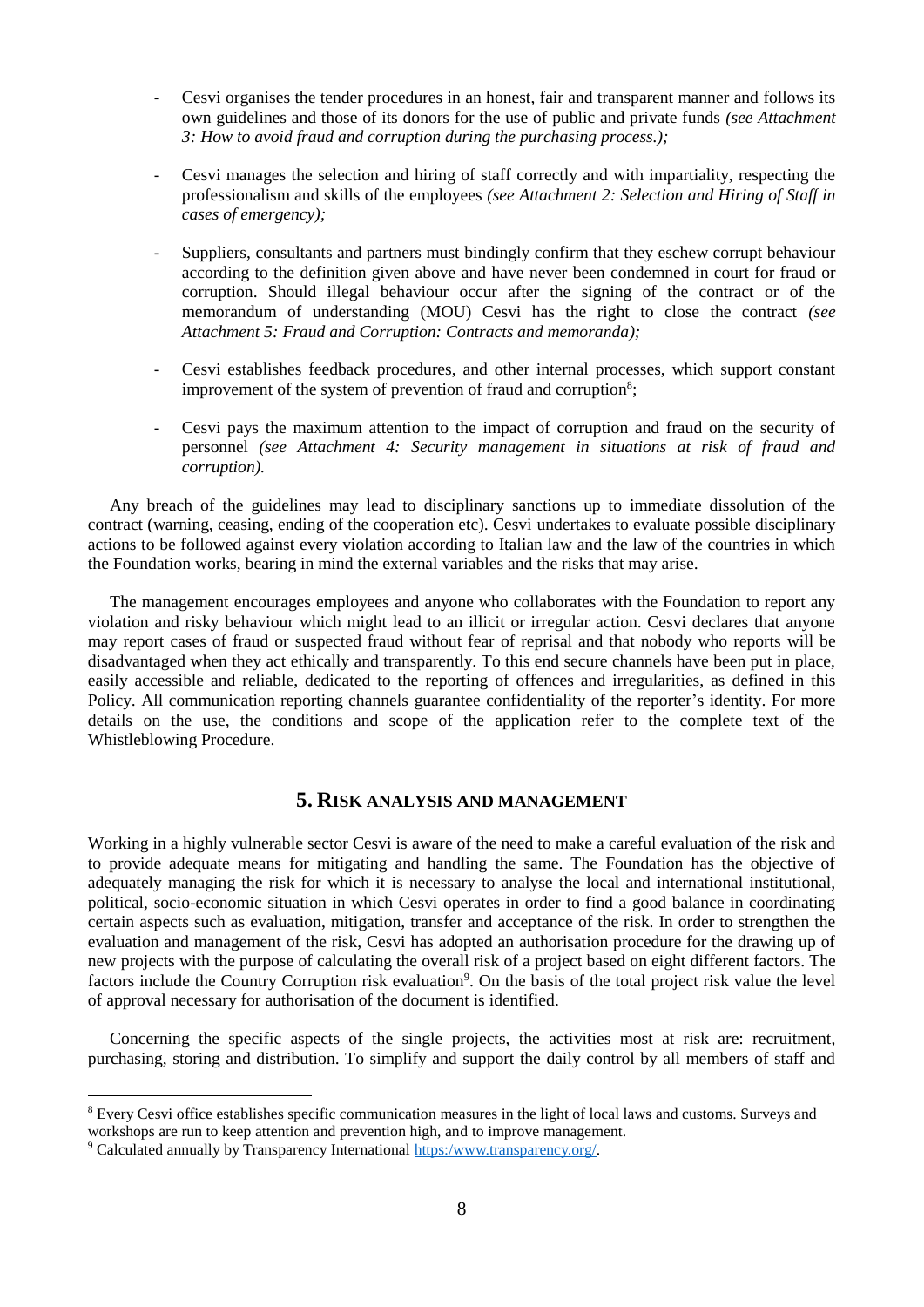<span id="page-8-0"></span>the people involved in the Foundation's activities, according to their position and responsibility, an extensive list has been drawn up of the activities at risk and the relative warning signs (*cf. Attachment 1: Project activities at risk and red flags*) to be used as a guide for checks and monitoring.

# **6. POLICY DIFFUSION**

Cesvi is committed to disseminate the Policy adequately and that the principles therein be shared and accepted. The Legal Department is responsible for promoting the contents to all the Foundation's HQ and expatriate staff, which is therefore held to observe it and actively contribute to its implementation.

The Legal Department, with the support of the Human Resources Department, defines the training requirements and plans the activities in respect of the obligations deriving from the Policy and from the specific nature of each situation. Should the Legal Department hold it appropriate and necessary, following significant updates to the Policy and changes to the regulations concerning the Foundation's activities, as well as the planned training extra training sessions may be held. When the changes are held to be less important it is sufficient to communicate the modifications and distribute the updated version throughout the organisation through the appropriate channels.

As far as local staff are concerned the Heads of Mission, within the countries of their competence, are responsible for promoting awareness of the Policy and planning training and updating sessions.

In this context:

- The Legal Department is responsible for training Head Office and expatriate Staff on the contents of the Policy, with the support of the Human Resources Department;
- The Legal Department and the Human Resources Department are responsible for supporting the Heads of Mission in distributing the Policy, providing additional training material if requested;
- The Human resources Department is responsible for obtaining the adhesion to the Policy to prevent Corruption and Fraud by HQ and expatriate staff at the signing of the contract. When confirming reception of the Policy the signatories undertake to observe the principles therein and guarantee respect of them from their collaborators;
- The Head of Mission is responsible for distributing the Policy, providing all seats and offices with a printed copy for consultation and ensuring that adhesion to the Policy is obtained from local staff at the signing of their contracts;
- Staff in the offices, Heads of Mission and Project Managers in the field undertake to promote the knowledge and observation of the Policy by partners, consultants and suppliers, including clear reference to the Policy in work contracts, partnership and collaboration agreements, contracts and subcontracts for supplies and services;
- The Policy is to be posted on the company's website.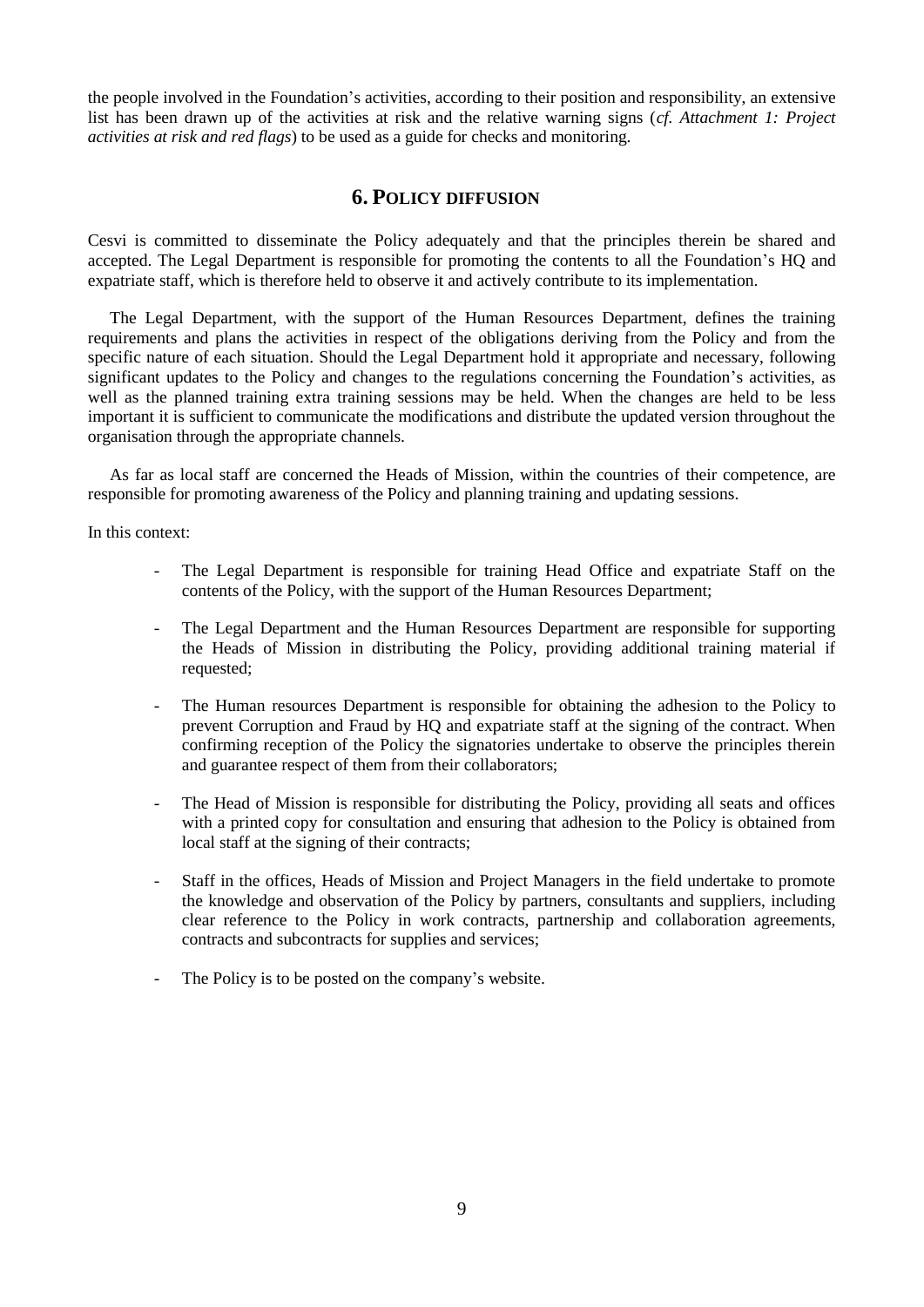# **7. MONITORING AND REVISION**

<span id="page-9-0"></span>The monitoring of the effective diffusion of the Policy is assigned to the Internal Audit which, by means of controls, undertakes to verify the degree of distribution.

The Legal Department, on the basis of what transpires during the control activities and of reports received from Internal Audit and other members responsible for the controls, or when critical situations arise through the activities of the various departments in fulfilling their responsibilities and remit, periodically reassesses the Policy, paying particular attention to the evolution of good practice coming from the reference regulations.

The Legal Department also has the responsibility of submitting to the CEO possible updates or changes made in collaboration with the departments and the organisational units involved in the sections modified. The final approval of later modifications and additions to the Policy, with the exception of purely formal ones, falls to the Board of Directors. All the procedures and tools currently in use or which will be adopted by Cesvi must be treated as development and integral part of the organisation's system of corruption and fraud prevention and management.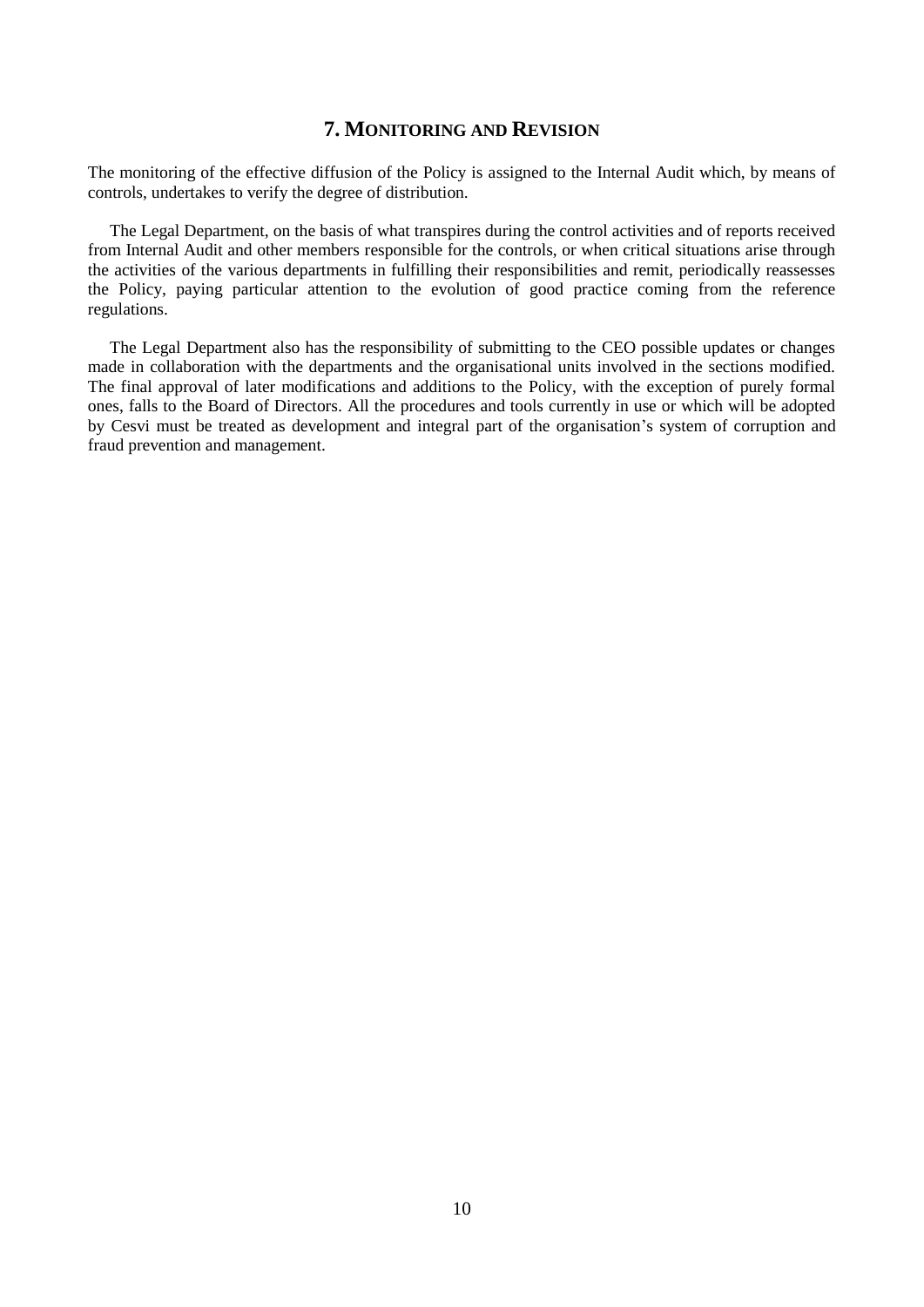<span id="page-10-0"></span>

| Project activities at<br>risk | <b>Red Flags</b>                                                                                                                                                    |
|-------------------------------|---------------------------------------------------------------------------------------------------------------------------------------------------------------------|
|                               | Manipulation of quotation specifications / documents                                                                                                                |
|                               | Disclosure of information not part of the quotation specifications                                                                                                  |
|                               | Favouritism in qualifying the supplier                                                                                                                              |
|                               | Manipulation of the evaluation of the quotations, the acceptance and the execution<br>of the contract                                                               |
|                               | Oversupply                                                                                                                                                          |
|                               | Supply of substandard goods or services                                                                                                                             |
|                               | High number of contracts with the same supplier/group of suppliers                                                                                                  |
|                               | Frequent need to conclude the purchasing procedure for unjustified urgent reasons                                                                                   |
|                               | Excessively detailed purchasing specifications, to advantage one supplier                                                                                           |
|                               | Subjective evaluation criteria, not objective                                                                                                                       |
|                               | Contracts subdivided into separate purchases to bypass the negotiated procedure and<br>authorisation requests.                                                      |
|                               | Frequent unjustified requests to contact a single supplier                                                                                                          |
| <b>Supplier selection</b>     | Frequent unjustified requests to waive the procedure for nonobjective reasons                                                                                       |
|                               | Lack of market research                                                                                                                                             |
|                               | Use of suppliers who are relations or friends of staff involved in the purchasing<br>procedure                                                                      |
|                               | Lack of respect of the transparency and fairness principles in the relationship with<br>the supplier (access to different information and/or different time scales) |
|                               | Pressure to close the contract with a specific supplier whose bid did not win                                                                                       |
|                               | Deliberate intent to avoid review of the documentation and sharing of information<br>with staff                                                                     |
|                               | Limited publication of the tender to avoid competition between bidders                                                                                              |
|                               | Repeated or similar errors in calculation, language, translation in bids from different<br>suppliers                                                                |
|                               | Very different prices from previous contracts for similar purchases                                                                                                 |
|                               | Unjustified changes in price                                                                                                                                        |
|                               | Excessive or frequent requests to modify quantities in the initial request                                                                                          |

# **ATTACHMENT 1 . PROJECT ACTIVITIES AT RISK AND RED FLAGS<sup>10</sup>**

1

<sup>10</sup> In the Transparency International document *Preventing corruption in humanitarian Operations*, 2014, useful and practical advice can be found for dealing with the risks listed.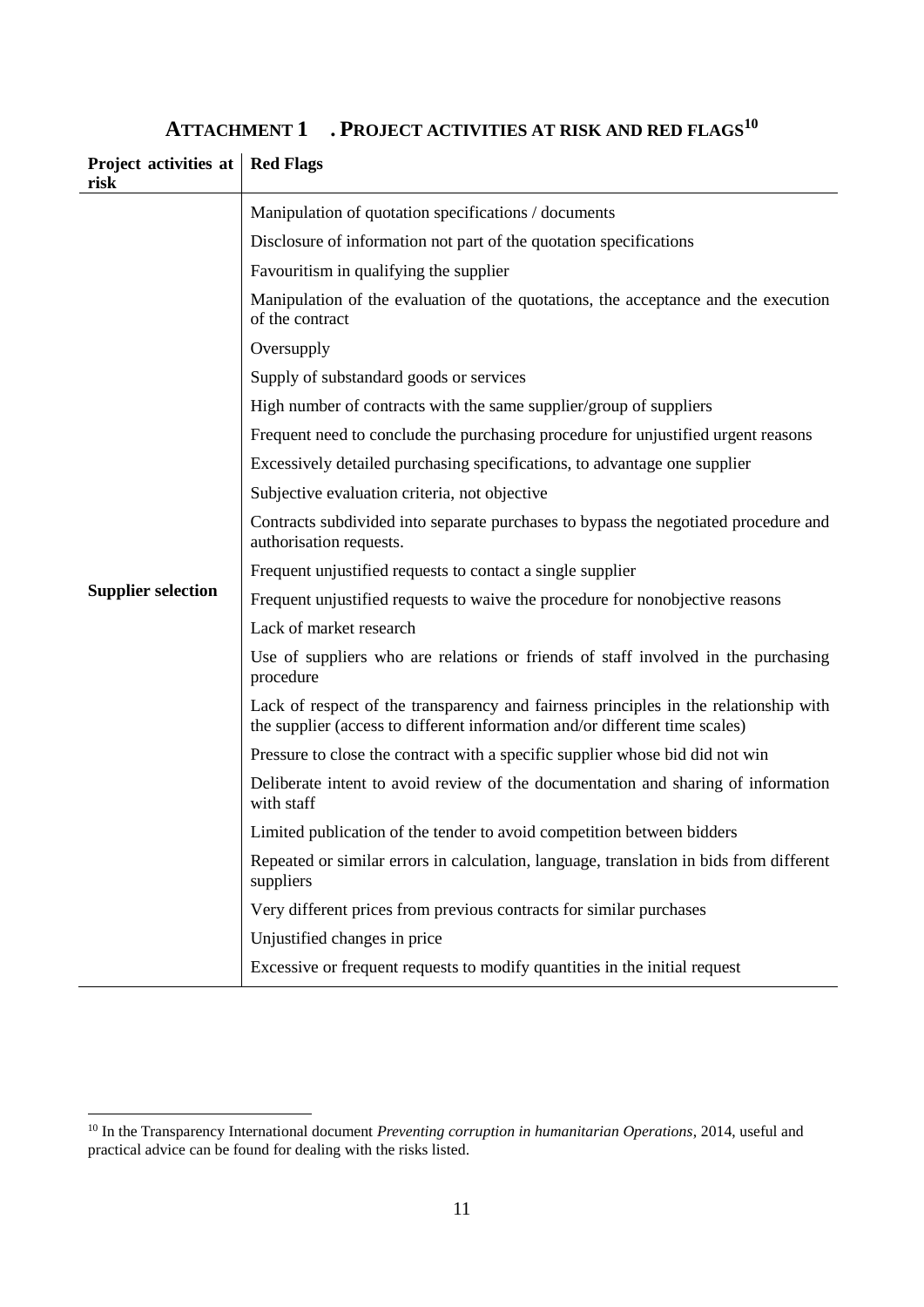| <b>Transportation</b>                 | Improper payments to obtain access to resources or aid beneficiaries<br>Change of course during transport<br>Use of longer routes than planned without justification<br>Falsification of transport or inventory documents<br>False attribution during storing<br>Incomplete or missing documentation necessary for the transport<br>Repeated unjustified lateness in delivery of goods<br>Delivery of goods differing (in weight, quality, quantity) from what was ordered<br>Unusual and excessive unjustified number of damaged goods |
|---------------------------------------|-----------------------------------------------------------------------------------------------------------------------------------------------------------------------------------------------------------------------------------------------------------------------------------------------------------------------------------------------------------------------------------------------------------------------------------------------------------------------------------------------------------------------------------------|
| Warehouse                             | Stock in warehouse in excess or below planned levels<br>Presence of spoiled goods in the warehouse<br>Packaging tampered with or damaged<br>Ease of access by unauthorised persons to the warehouse<br>Access to the warehouse out of working hours<br>Excessive consumption of goods than foreseen<br>Lack of regular warehouse checks<br>Falsification and altering of documentation<br>Incongruity between physical inventory and records of goods IN and OUT of the<br>warehouse                                                    |
| <b>Management</b> and<br>use of goods | Unauthorised use of vehicles for private purposes<br>Corruption in repairs and maintenance of vehicles<br>Misappropriation of fuel<br>Purchase or hire of more cars than needed<br>Use of cars outside working hours or in areas not pertinent to the project<br>Unjustified high costs of maintenance or fuel<br>Use of outside companies when project vehicles are available<br>Unjustified change in the price of fuel                                                                                                               |
| <b>Human Resources</b>                | Favouritism in recruiting, in reallocating staff, in promotions or supervision<br>Elusion of controls and regulations on Human Resources<br>Conflict of interests<br>Extortion, intimidation and coercion of staff<br>Behaviour favourable to corruption<br>Frequent selection and recruitment of staff in emergency situations to get round the<br>normal selection process and use short-cuts<br>Pressure to hire a particular candidate who wasn't the most qualified in the selection<br>process                                    |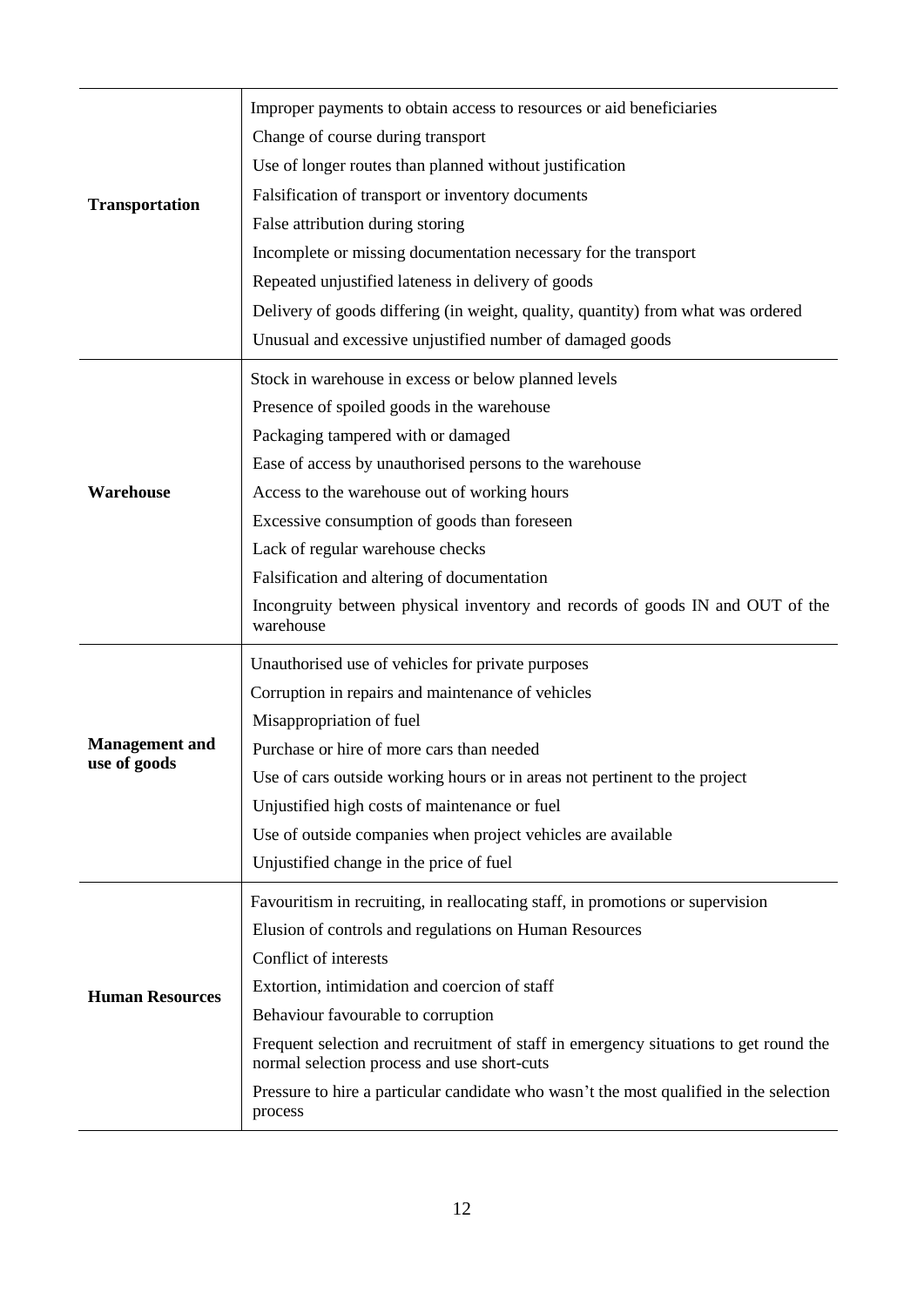|                          | Lack of verification of references                                                                               |
|--------------------------|------------------------------------------------------------------------------------------------------------------|
|                          | Unjustified backlog of days of leave                                                                             |
|                          | Reluctance to use up the backlog of leave                                                                        |
|                          | Concentration of responsibility and power in a single person                                                     |
|                          | Lack of supervision,                                                                                             |
|                          | Staff with a higher life style than possible with their salary                                                   |
|                          | Staff who have extra-working relationships with suppliers or partners and other<br>stakeholders in key positions |
|                          | Difficulty and reluctance to delegate and share information                                                      |
|                          | Preference for using cash                                                                                        |
|                          | Financial fraud and embezzlement                                                                                 |
|                          | Accounting errors                                                                                                |
|                          | False or inflated invoices or receipts                                                                           |
|                          | Counterfeited audit reports                                                                                      |
|                          | Fraudulent salaries or expense claims                                                                            |
|                          | Payments for local permits or access to public services                                                          |
|                          | Lack of original documentation                                                                                   |
|                          | Frequent modifications/alterations to documents with handwritten changes                                         |
|                          | Frequent requests for payment in advance                                                                         |
| <b>Finance</b>           | Payments not made directly to the suppliers but to third parties extraneous to the<br>project                    |
|                          | Opening of bank accounts in false names with false data                                                          |
|                          | Delayed bank transfers                                                                                           |
|                          | Different signatures for the same person                                                                         |
|                          | Excessive use of carbon copies                                                                                   |
|                          | Excessive duplication of invoices                                                                                |
|                          | Frequent change of audit company                                                                                 |
|                          | Excessive unjustified increase in total salaries compared with previous months                                   |
|                          | Single signatory for banking operations                                                                          |
|                          | Lack of multilevel controls on payment of invoices and contracts                                                 |
|                          | Favouritism in the choice of location for the activity and in allocation of resources                            |
| <b>Analysis of needs</b> | Inflated or distorted analysis of needs, costs or number of beneficiaries                                        |
| and allocation of        | Number of beneficiaries equal to, or greater than, the total population.                                         |
| resources                | Humanitarian needs and/or costs in excess of reference standards                                                 |
| <b>Partner</b>           | Counterfeit selection of local partners                                                                          |
|                          | Lack of monitoring of inefficient partners                                                                       |
|                          |                                                                                                                  |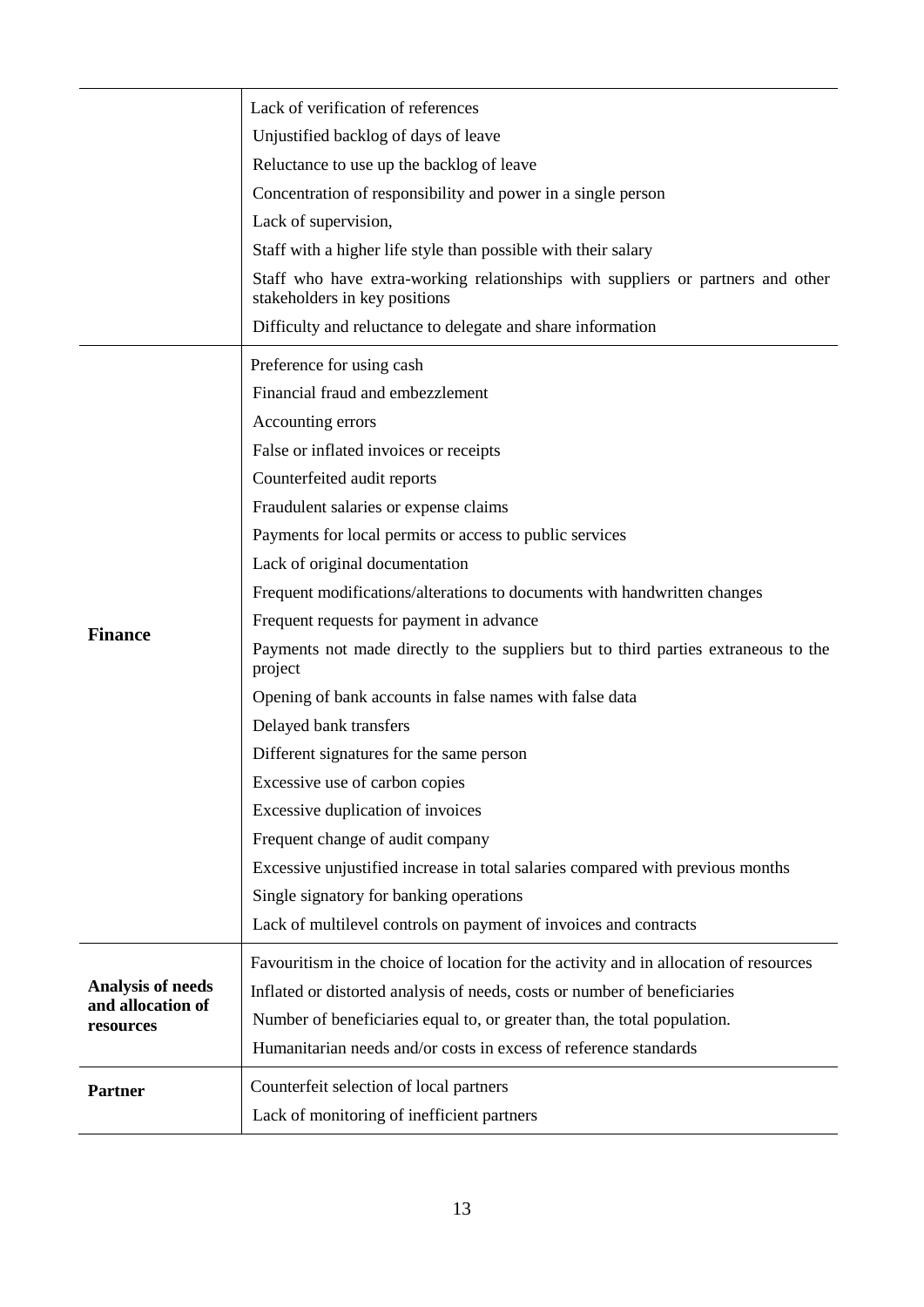|                                              | Favouritism in the selection of local emergency or development commissions                                            |
|----------------------------------------------|-----------------------------------------------------------------------------------------------------------------------|
|                                              | Blocking of aid by "gatekeepers"                                                                                      |
|                                              | Possible partners without physical offices or a clear organisational structure                                        |
|                                              | Partners without references                                                                                           |
|                                              | Pressure to select a partner without adequate evaluation                                                              |
|                                              | Partners reluctant to provide transparent information on staff and previous<br>experience                             |
|                                              | Sudden unjustified increase in partners' property                                                                     |
|                                              | Unjustified payments by the partner to third parties not connected to the project                                     |
|                                              | Excessive partners' expenses compared with market prices and expectations                                             |
|                                              | lack of initial assessment of partners                                                                                |
|                                              | request for waiver (or non-application) of the conditions given in the MOU                                            |
|                                              | Favouritism in the identification of the target                                                                       |
|                                              | Corrupt inclusion or exclusion of the beneficiaries                                                                   |
|                                              | Multiple or fictitious registration                                                                                   |
| <b>Identification of the</b>                 | Absence of criteria for determining the selection of the beneficiaries                                                |
| target and                                   | Use of criteria too generic, vague or complicated for selection of the beneficiaries                                  |
| registration of the<br>beneficiaries         | Use of non-objective and physically unverifiable criteria for selection of the<br>beneficiaries                       |
|                                              | Pressure from local leaders in selection of the beneficiaries                                                         |
|                                              | Criteria for selection of the beneficiaries that favour or exclude a particular group                                 |
|                                              | Selection of the beneficiaries in unjustifiably high or low numbers compared with<br>the availability and forecasts   |
|                                              | Changes in the sizes and composition of the goods                                                                     |
|                                              | Readdressing of the resources during distribution                                                                     |
|                                              | Frequent changes of the established distribution programme                                                            |
|                                              | Distribution lists compiled by hand and easily modifiable                                                             |
|                                              | Frequent and unjustified handwritten changes to the list of beneficiaries                                             |
|                                              | High quantity of first aid goods on sale in local markets                                                             |
| <b>Distribution and</b><br>post distribution | Sudden and unjustified improvement in the life style of personnel involved in the<br>distribution                     |
|                                              | Increase or change in the number of beneficiaries during particular political events                                  |
|                                              | Falsification of the identity documents of the beneficiaries                                                          |
|                                              | inexistent phone numbers                                                                                              |
|                                              | High numbers of beneficiaries physically unable to reach the distribution                                             |
|                                              | Frequent requests on the part of local leaders to increase the number of beneficiaries<br>over the initial evaluation |
|                                              | Many very similar beneficiary signatures                                                                              |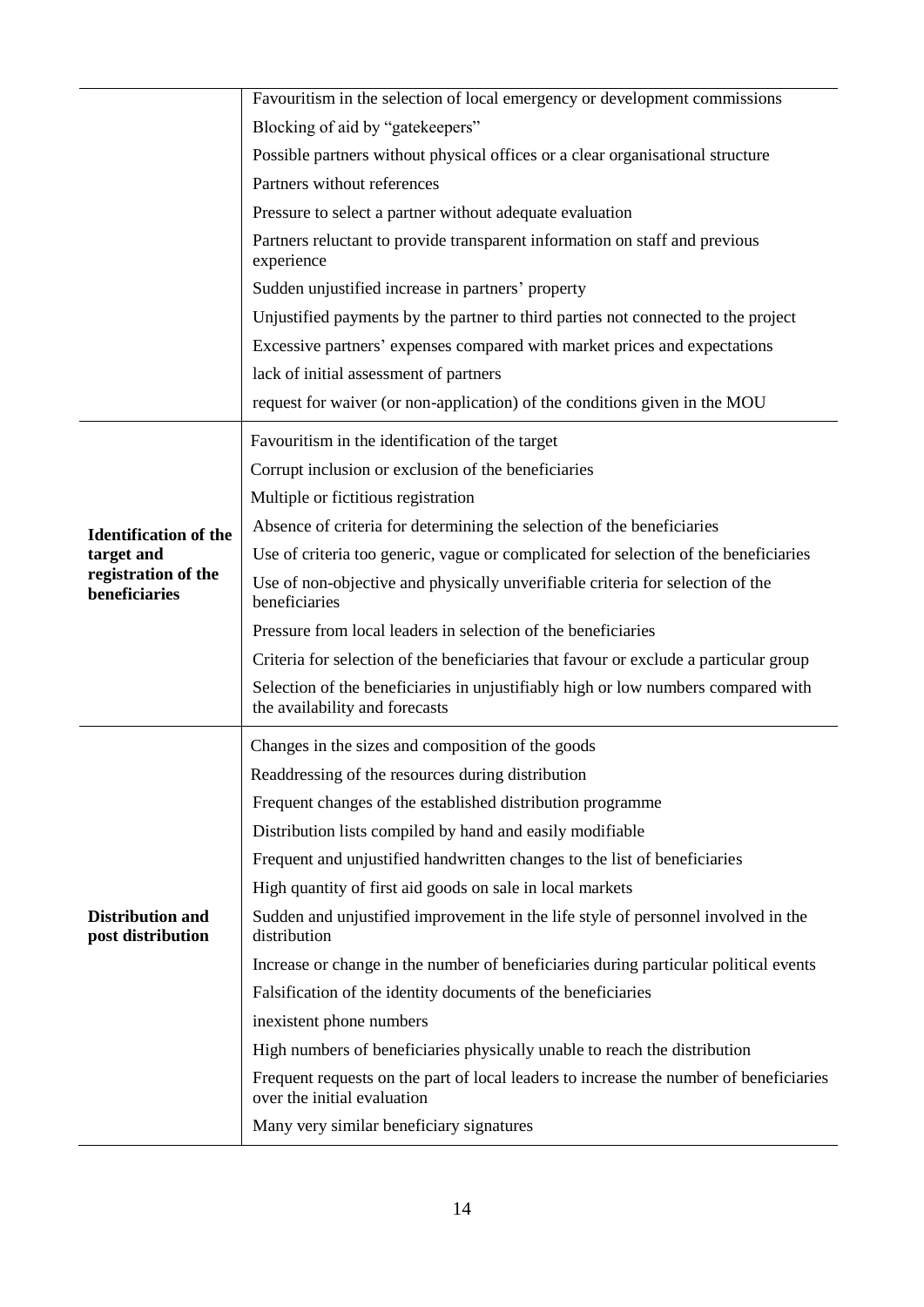|                                | Lack of improvement in the condition of the beneficiaries following distribution                                      |
|--------------------------------|-----------------------------------------------------------------------------------------------------------------------|
|                                | Discordance, or lack of comparison documentation, between the list of beneficiaries<br>and the effective distribution |
|                                | Imbalance between the number of goods distributed and the number of beneficiaries                                     |
|                                | False, one sided or incomplete reports                                                                                |
|                                | No corruption reported                                                                                                |
|                                | Data falsification                                                                                                    |
|                                | Frequent complaints from the community/beneficiaries concerning the activity of<br>the organisation                   |
|                                | Little or no monitoring and evaluation of the projects                                                                |
| <b>Monitoring and</b>          | Negative perception of the presence of the organisation within the local community                                    |
| evaluation of the<br>programme | Very contrasting reports during the running of the project                                                            |
|                                | Contrast between financial and narrative reports                                                                      |
|                                | Monitoring and evaluation of a single area of the project leaving out the rest                                        |
|                                | Reports "too good to be true": complete absence of problems arising during the<br>running of the project              |
|                                | Inadequate systems of control and monitoring                                                                          |
|                                | Deliberate intention to avoid spot checks by the supervisors                                                          |
|                                | Food aid and non food items                                                                                           |
|                                | Gifts in kind                                                                                                         |
|                                | Lack of improvement in the condition of the beneficiaries following distribution                                      |
|                                | Packaging visibly tampered with                                                                                       |
|                                | Staff with a life style above what they could afford based on their personal situation                                |
|                                | Lack of documentation for recording goods and the movement of goods                                                   |
| Goods                          | Use of the warehouse outside working hours                                                                            |
|                                | Construction or restoration work approved without permission or adequate design                                       |
|                                | Inadequate systems of control and monitoring of construction or restoration work                                      |
|                                | Supervisory staff corrupt or implicated in conflict of interest situations                                            |
|                                | Frequent use of poor quality materials in order to jeopardise the outcome of the<br>work                              |
|                                | Improper use of goods provided to staff (p.e. very high internet bills due to use<br>during weekends)                 |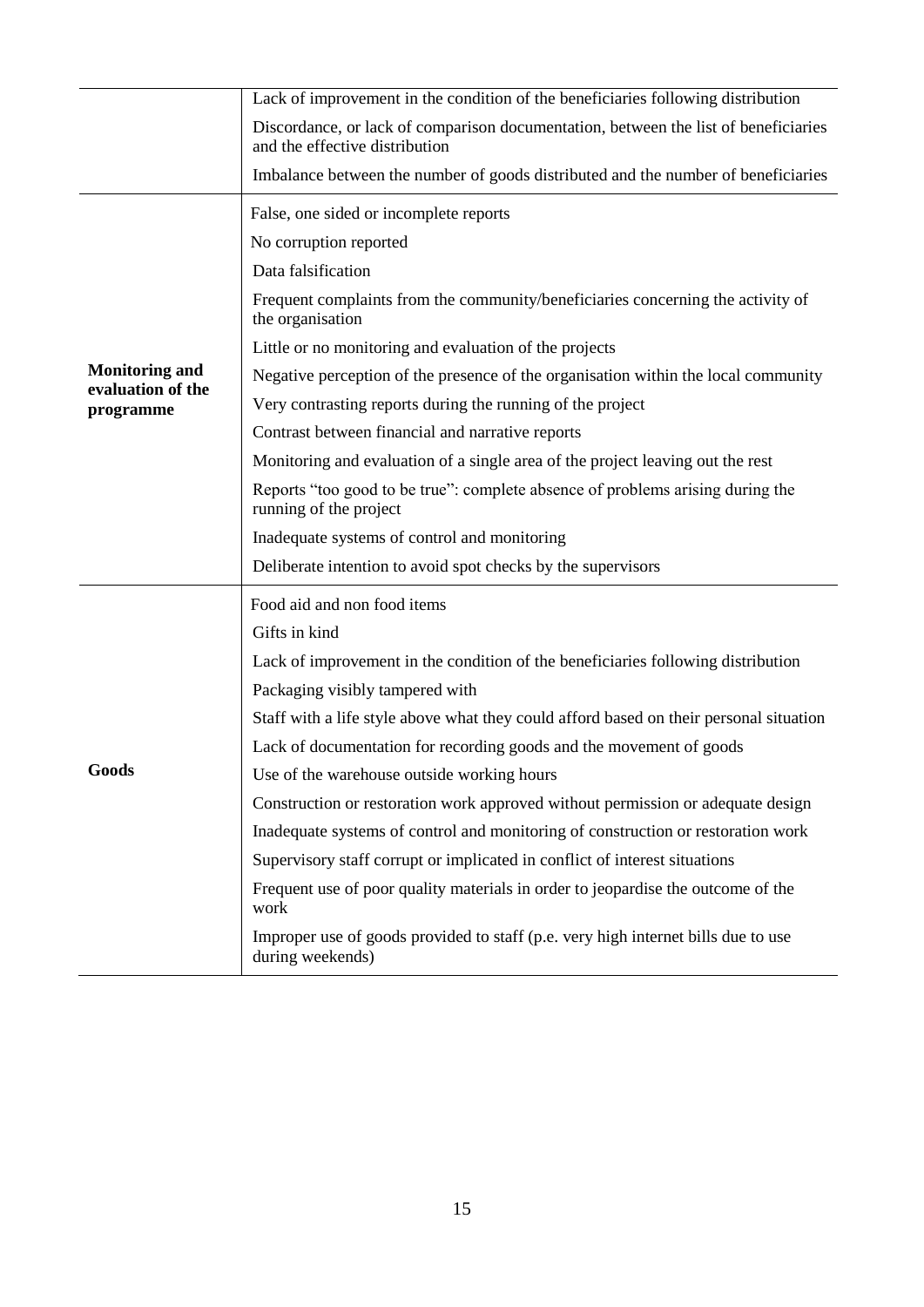# <span id="page-15-0"></span>**ATTACHMENT 2. SELECTION AND RECRUITMENT OF STAFF IN STATE OF EMERGENCY**

Selection and recruitment of Personnel are based on fairness and impartiality principles, on recognition of worker's professionalism and competence, and according to what is provided for by Human Resources and CHS Alliance standards. As to the selection and hiring of Personnel, Cesvi acts so that the candidates' profiles meet actual organizational needs, avoiding any favouritism and preferential treatment, and its choices are exclusively based on professionalism and competence criteria. In particular, in order to prevent any potential conflict of interest, Cesvi requires its Personnel, since the very hiring, to declare the absence of any conflict of interest between individual and Foundation.

Being aware that adequate resources might be needed rapidly, in order to prevent any violation risk in Personnel selection and hiring procedure a comparative assessment of candidates is unavoidable, based on professionalism, preparation and aptitude, in relation with those tasks they are being hired for. For senior positions of the organization, Cesvi may apply to professional Head Hunters and entrust them the entire hiring process, prior reception of Cesvi's policies, including this one.

# <span id="page-15-1"></span>**ATTACHMENT 3. HOW TO PREVENT FRAUD AND CORRUPTION WHILE PURCHASING**

Collaborators involved in the process of purchasing goods and services must act respecting the system of Governance, the procedures and guidelines of the Organization, as well as the rules provided for by the Financier, if requested. Among the various functions involved in the articulated purchasing process, the **segregation/separation** of tasks for single activities must be guaranteed (in particular, the segregation/separation of functions between who carries out the technical analysis, who makes the economic evaluation and who is responsible for the **assignment of the contract**), in order to guarantee maximum transparency and full control of operations. It is especially necessary to respect the following ethical concepts and principles<sup>11</sup>:

- **respect of rules and regulations**: rules are to be applied and interpreted according to their "reason". All people engaged in purchasing must understand the rules and regulations as far as their remit is concerned, and respect all formal requirements;
- integrity: integrity refers to personal features such as honesty, sincerity, loyalty, probity, independence;
- impartiality and fairness: these ethical values assure objectivity, fair decision taking and absence of prejudices;
- **due diligence**: due diligence refers to careful and scrupulous investigation and in-depth study of data and information;
- **prevention of unfairness**: stakeholders' trust can not be compromised. Workers' behaviour ought to be loyal and correct, and should be perceived as such. This is a further responsibility for those in charge of purchasing procedures as not only must they fairly act but also prevent any impression of unfairness

Purchasing goods and services, and at the time of finalising a contract, the following guidelines must be respected:

- identification of roles, tasks and responsibilities of those in charge of qualifying the suppliers;

1

<sup>11</sup> ECHO, *Principle and procedures applicable to procurement contracts awarded within the framework of humanitarian actions financed by the European Union*, ANNEX III, 2014.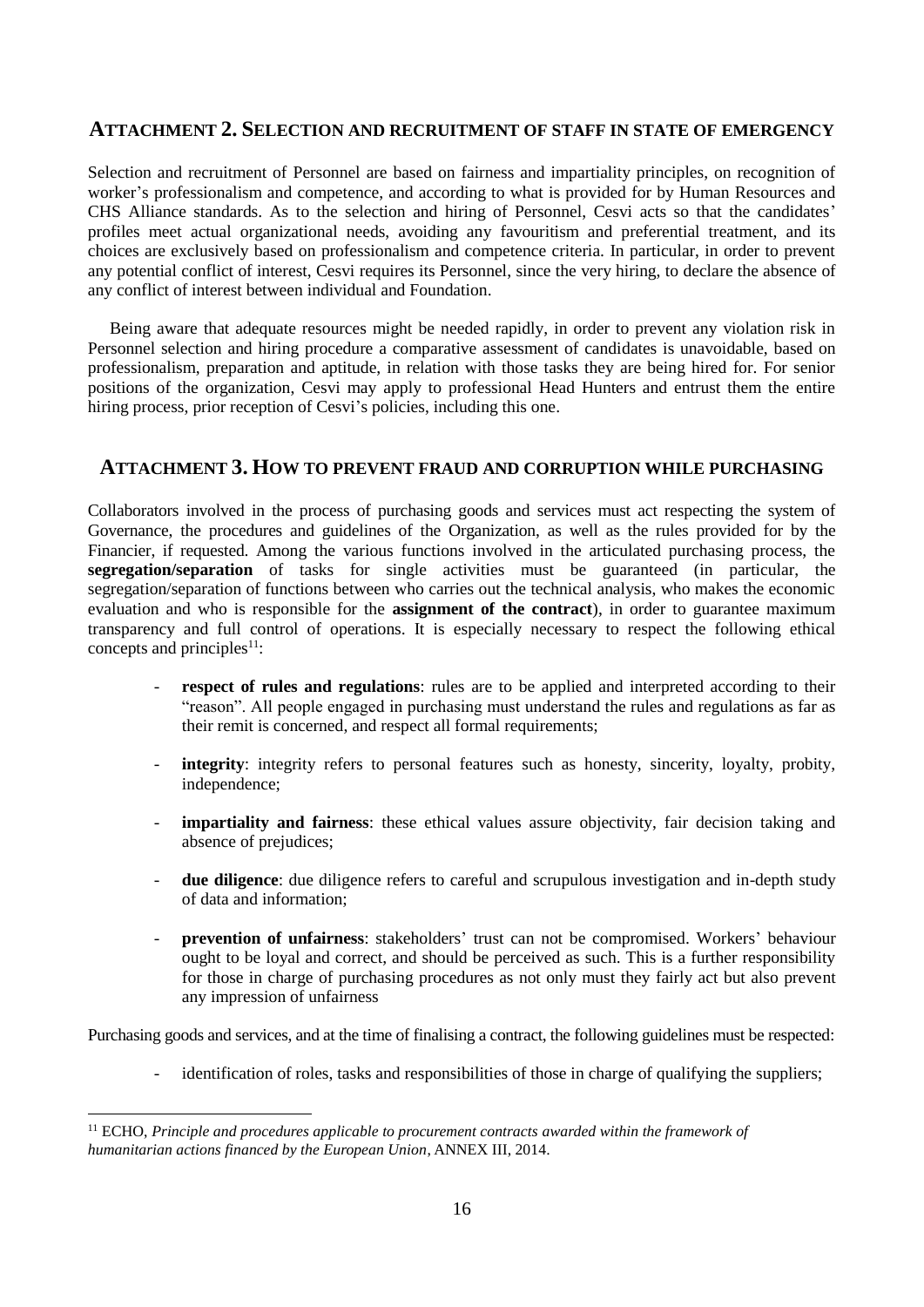- in case of an existing supplier database, separation/segregation between who qualifies and selects a new supplier to include in the database and who carries out analysis and check practises (of the ethical, financial and technical requirements), that are preparatory to the qualification itself;
- traceability of documentation related to supplier qualification and selection process
- where existing, monitoring and periodic updating of qualified supplier database in order to check that requirements for qualification are being respected;
- traceability of valuations and feedbacks from requesting functions as to goods and services provided by qualified suppliers;
- identification of criteria (commodity categories, expenditures, technical features) for which a call for bids is mandatory;
- definition of bids evaluation criteria;
- traceability of documentation needed for supplier selection;
- respect of existing power of attorney as for the contract signed with the selected supplier;
- definition of those in charge of and of operational procedures for contract potential renewal or extension;
- qualification of suppliers and check of performances;
- conformity check of supplier's activities with what provided for by the contract (approval of good or service).

Special attention must be paid to the prevention of fraud and corruption in operations and emergency activities in the humanitarian sector. The need to be fast, especially in the very first phases, to respond to an emergency sometimes justifies waiving some procedures and regulations when implementing projects or programs<sup>12</sup>. Many donors, partners and international agencies meet this need applying specific procedures for emergency activities (like The European Union through a specific FPA signed by ECHO Partners). Nevertheless guidelines are crucial anytime for a program to be as effective as free of fraud and corruption. Cesvi Procurement Procedures requests some specific purchasing processes for emergency situations. These processes allow more flexibility, but they do preserve those transparency and equity ethical principles on which humanitarian activities are based.<sup>13</sup>

Provision is potentially vulnerable to irregularity and illegality. All the actors involved in purchasing processes are responsible for their deeds and are considered personally and financially responsible for the consequences of their omissions in carrying out duties, as well as professional offences, serious negligence o non ethical behaviour. Of course this doesn't exclude potential penal responsibilities applied in the Country where illegal actions occur. Should these guidelines not be respected or any fraud, corruption, collusion $14$  or coercion<sup>15</sup> cases be highlighted, the member of the staff must immediately inform the Supervisory Body by using channels and procedures set for that, as reported in the Whistleblowing procedure.

<u>.</u>

<sup>12</sup> Transparency International, *Preventing corruption in Humanitarian Operations*, 2010 p. 33

<sup>&</sup>lt;sup>13</sup> Cesvi Procurement Procedure, 2017.

<sup>&</sup>lt;sup>14</sup> The collusion is the non official agreement between two or more bidders or candidates aimed at artificially modifying the results of the call procedure to obtain financial or any kind of advantage. While the Organization calling for the bid is not aware of, the bidders sort their offers so that they artificially fix the price and consequently manipulate the competition. <sup>15</sup> Coercion means to compromise, damage, or threaten to damage, directly or indirectly, any other contestants to unfairly affect their participation.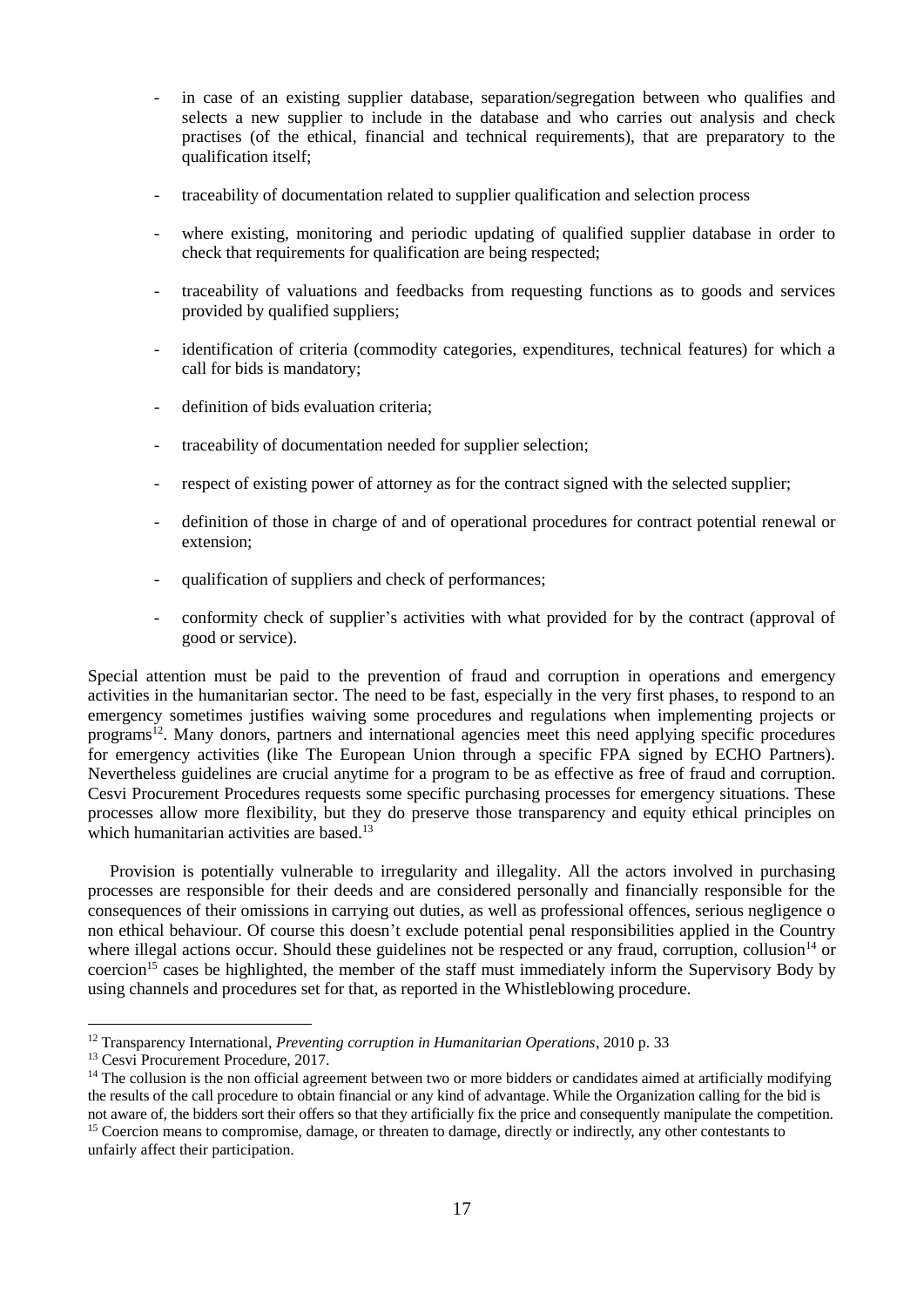# <span id="page-17-0"></span>**ATTACHMENT 4. MANAGEMENT OF SAFETY IN SITUATIONS OF FRAUD AND**

# **CORRUPTION RISK**

The safety of humanitarian organizations may be threatened by cases of corruption and by any type of fraud.

### **Some of the consequences caused by fraud and corruption cases regarding Safety:**

- local people's loss of credibility and trust;
- lack of honesty among colleagues and organisations, and therefore loss of liability of information shared;
- pressure and stress for personnel, mainly national personnel.

# **Reasons for preventing corruption and fraud from a Safety point of view**

- they are behaviours breaking the law, and humanitarian operators are tied to the respect of laws of the country they're working in;
- corruption and fraud are actions having an impact on the activities of the Foundation, and consequently recipients are denied a free and fair access to services they are entitled to;
- humanitarian organizations provide help and resources by promoting humanitarian and development programs. Fraud and corruption reduce such resources and compromise security objectives;
- corruption and fraud dramatically weakens trust and consensus reached by the Organisation within the operating area, and, as a result, the protection offered by the community itself.

## **How to handle critical situations**

Any member of the staff are to be aware that corruption can threaten Safety. An analysis of the context enables to assess the risk of corruption practises in countries where Laws and State are very weak, as well as the effects of these practises on the implementation of projects. In case of bribes, to pay them can lead to a threat, but, if public workers don't receive their wages, the bribe paid for their services could be considered as a legitimate income in fragile States. Being aware of that and of how specific local situations are, Cesvi strongly declares that humanitarian organizations mustn't be involved in any deed at risk of corruption or in any corruption activities. The payment of fares is only for activities carried out and related to services required for existing projects. Furthermore, the payment must be paired with proper procedural and financial documentation, to record it and verify that it has been actually made, in order to guarantee transparency principles.

### **Corruption counter-measures for Personnel to be safe and protected**

It's important to remember the recommendation of Cesvi Security Policy: life comes first. If a member of the staff undergoes a true menace, it's better to pay a bribe and then to get in touch immediately with the person responsible for Security/Safety: there's no reason to put life at risk.

### **Recommendations to prevent and properly manage critical situations:**

- transparent, clear and honest relationships with all local groups, with authorities and other humanitarian organizations;
- correct and transparent financial procedures;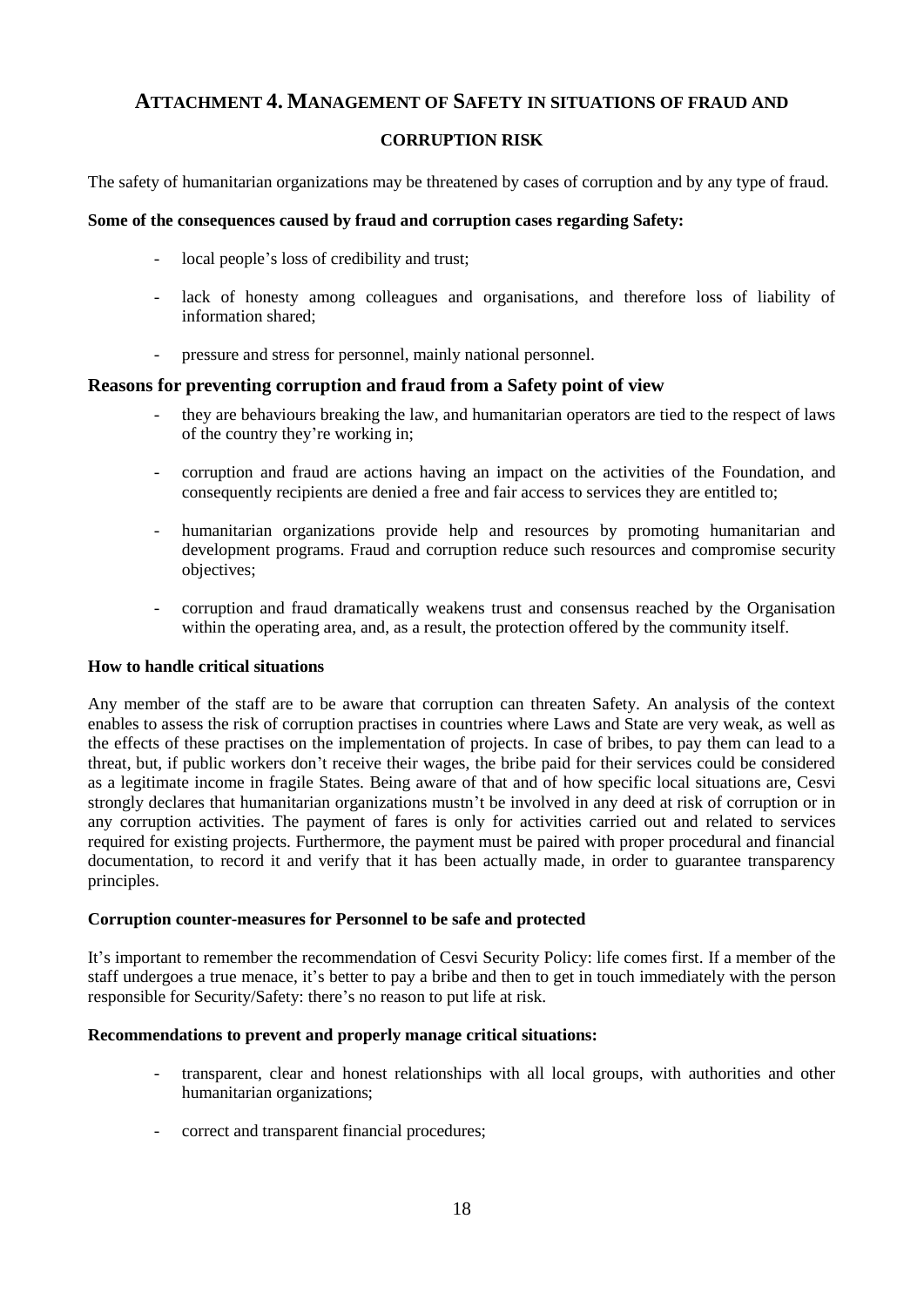- suitable and transparent purchasing rules;
- experienced and well trained Personnel;
- effective management of Personnel and Projects;
- confidential reporting channels;
- staff's strict respect of laws, not to be accused and prosecuted for illicit actions;
- example given by Heads of Mission in preventing corruption, so that all Personnel will follow the example given;
- once found an internal fraud or corruption case, or activities at risk of crime, management of the problem by control supervision Bodies (Supervisory Body and Internal Audit), and by Security, Administration and Human Resources figures, according to specific situations and Personnel involved.

### **Specific recommendations to manage bribery requests:**

- refuse to pay bribes anytime. Many humanitarian operators have worked several years in countries where serious corruption is widespread, and have never paid any;
- explain why you are not able to pay. Have some simple sentences that don't seem an accusation, for example: "My religion doesn't allow me to pay any tax but official";
- if the soldier/official insists, say that you can't pay but you could speak with his commander/superior. The soldier often doesn't want his commander to be involved;
- be ready to wait. Patience heals many problems, while impatience often raises the pressure to pay a bribe. At a checkpoint, if at a standstill, be ready to wait one hour or two while politely negotiating, when it's vital to overcome the block. If not, decide to go back and try again another day;
- in the meantime, inform the military or police top authorities about the problem you have faced, and ask them for counteracting;
- apply the patience principle to bureaucratic processes, such as the registration of NGOs with governmental authorities. In some countries this can take up to a year or even more, and lead to the temptation of speeding up the process;
- keep on being courteous, respectful and  $-$  if possible  $-$  friendly. Some officials that usually insist on bribing seem to be flattered and pleased if kindly treated, and as a result they give up
- be sure that all documents are orderly, and have a copy of them, so that, should the Official request any document, it can be shown anytime. This may make your bag heavier: a low price to be paid for preventing problems to tackle.

### **Always remember: never put human life at risk!**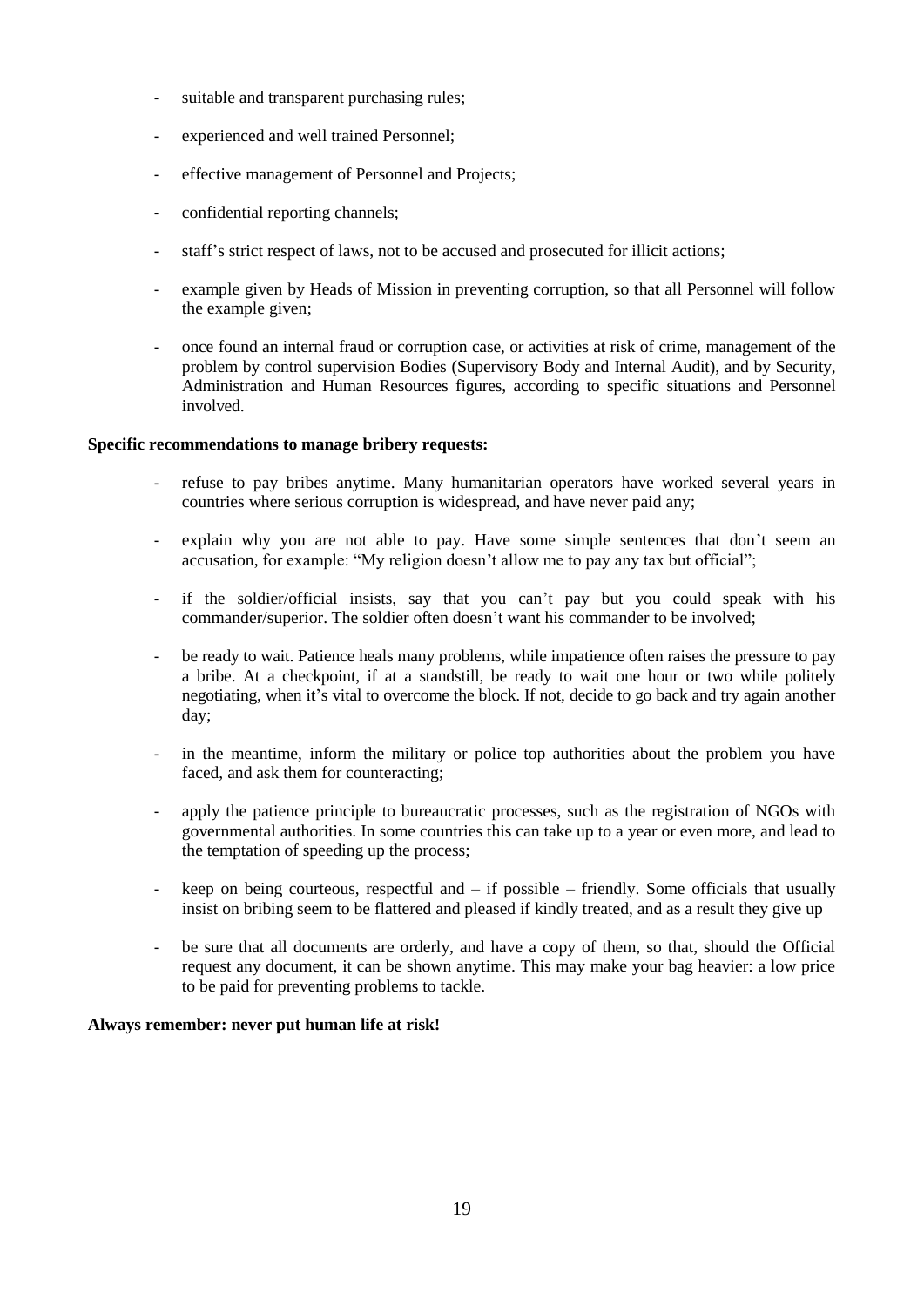# <span id="page-19-0"></span>**ATTACHMENT 5. FRAUD AND CORRUPTION: CONTRACTS AND MEMORANDUM**

*In working, partnership and purchasing contracts the cross-reference to the Policy to prevent Corruption and Fraud must always be included, so that the subjects identified as recipients by the Policy can be aware and bound to its content.*

Private and public donors ask Cesvi for spending the entrusted funds impartially, fairly and according to specific goals. This must be also for partners' projects financed by Cesvi. To effectively prevent corruption and fraud, it's necessary for the Policy to be respected by partner Organizations too, to which Cesvi is contractually bound. For this reason it's crucial that the parties subscribing any type of contract/memorandum are committed to following the principles and guidelines mentioned above, and to strongly communicating them to other contractual partners (suppliers, providers, etc. etc.).

Personal relationships or advantages mustn't affect Cesvi' and its partners' decisions. The corruption threatens beneficiaries' and, in general, stakeholders' trust, and inhibits a proper and optimum use of funds.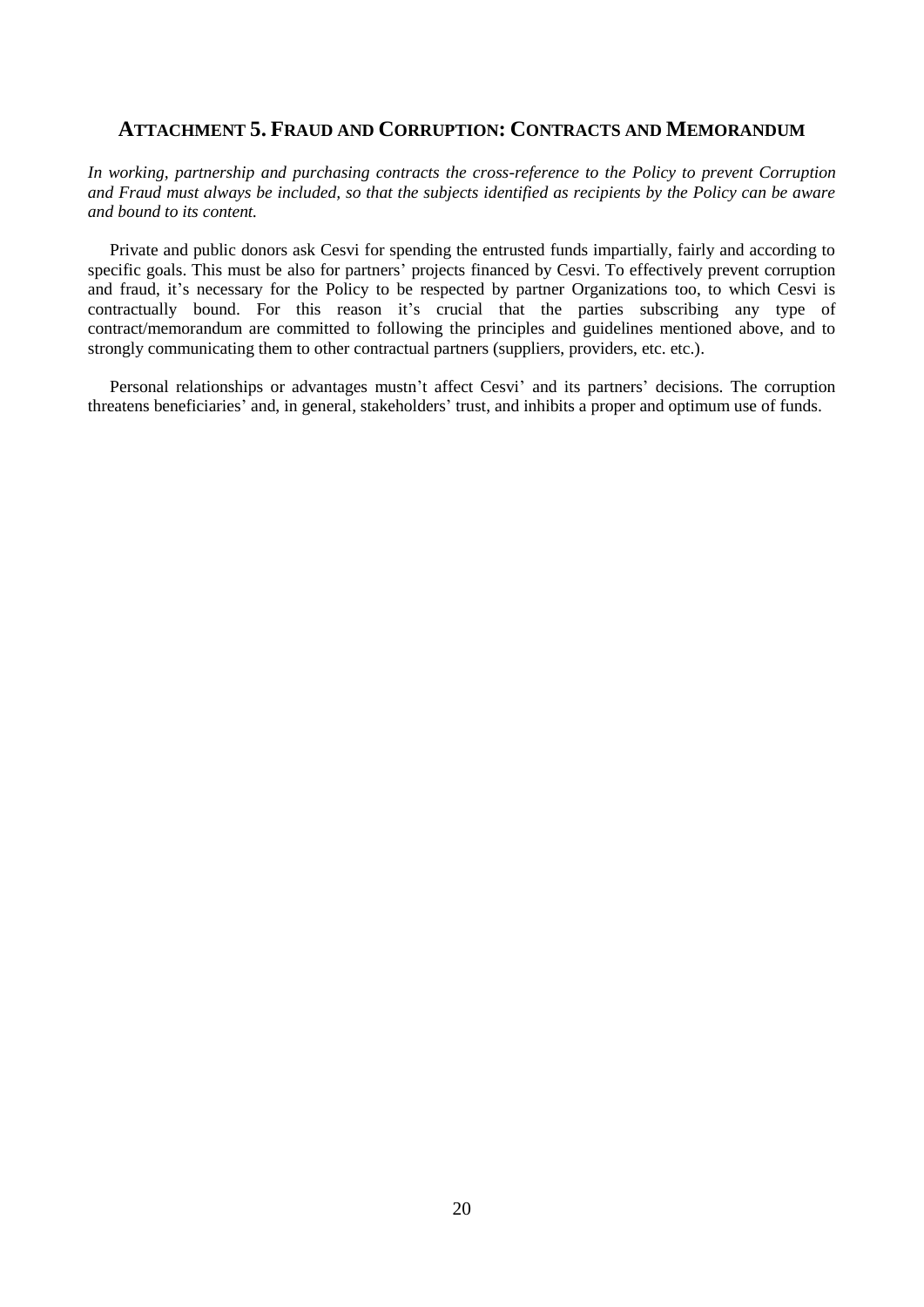# **APPENDIX: DEFINITIONS**

<span id="page-20-0"></span>In this document and its attachments, the following expressions have this meaning:

**At risk of crime activities**: The process, the operation, the deed, that is all the operations and deeds which can put The Foundation at risk of crime.

**ChS Alliance**: Organization born in 2015 by the merger between HAP International and People in Aid. It's composed of more than 240 organizations aiming to sustain the members in applying standards and good practises. It is committed to favouring development, promotion and respect of CHS (Core Humanitarian Standard on Quality and Accountability).

**Discipline and Sanction System**: All the punishing measures to be applied in case of violation of procedural rules and behaviours provided for by the Model.

**D.L.g.s. 231/2001 or Decree**: The 8<sup>th</sup> of June 2001 Legislative Decree, featuring "Discipline of administrative responsibility of juridical Subjects, Companies and Associations, even without juridical personality", article 11 of the 29<sup>th</sup> September 2000 Law, numbered 300", published in Gazzetta Ufficiale, numbered 140, 19<sup>th</sup> of June 2001, and its further modifications and integrations.

**Management and Control Organizational Model in accordance with D.L.gs 231/2001 or Model**: The Organization, Management and Control model reputed as suitable for preventing Crimes, and therefore chosen by the Foundation on the  $19<sup>th</sup>$  of January 2018, in accordance with the articles 6 and 7 of the Legislative Decree, in order to prevent Crimes form happening by top or subordinate Personnel, as it is described in this document and its attachments.

**Red Cross and Red Crescent Movement Ethical Code**: it's a set of conduct principles guidingPersonnel, Partners and volunteers in the correct implementation of Fundamental Principles and Values of International Red Cross and Red Crescent Movement, stating both rights and responsibilities of all the members of the Association, as well as the Association's obligations towards them.

**Red Flags**: Alert and alarm warnings in case of illegal situations.

**Supervisory Body**: the Supervisory Body, as it is defined in the Control, Management, Organization Model, elected in accordance with the 231/2001 Legislative Decree.

**Transparency International:** Transparency International is the biggest organization worldwide to prevent and counter corruption. Its mission is to give victims and witnesses the chance to speak. It works together with Governs, Corporates and Citizens to halt the plague of corruption.

**Whistleblowing:** Procedure to incentive signalling and to protect subjects who signal illegal acts or irregularity.